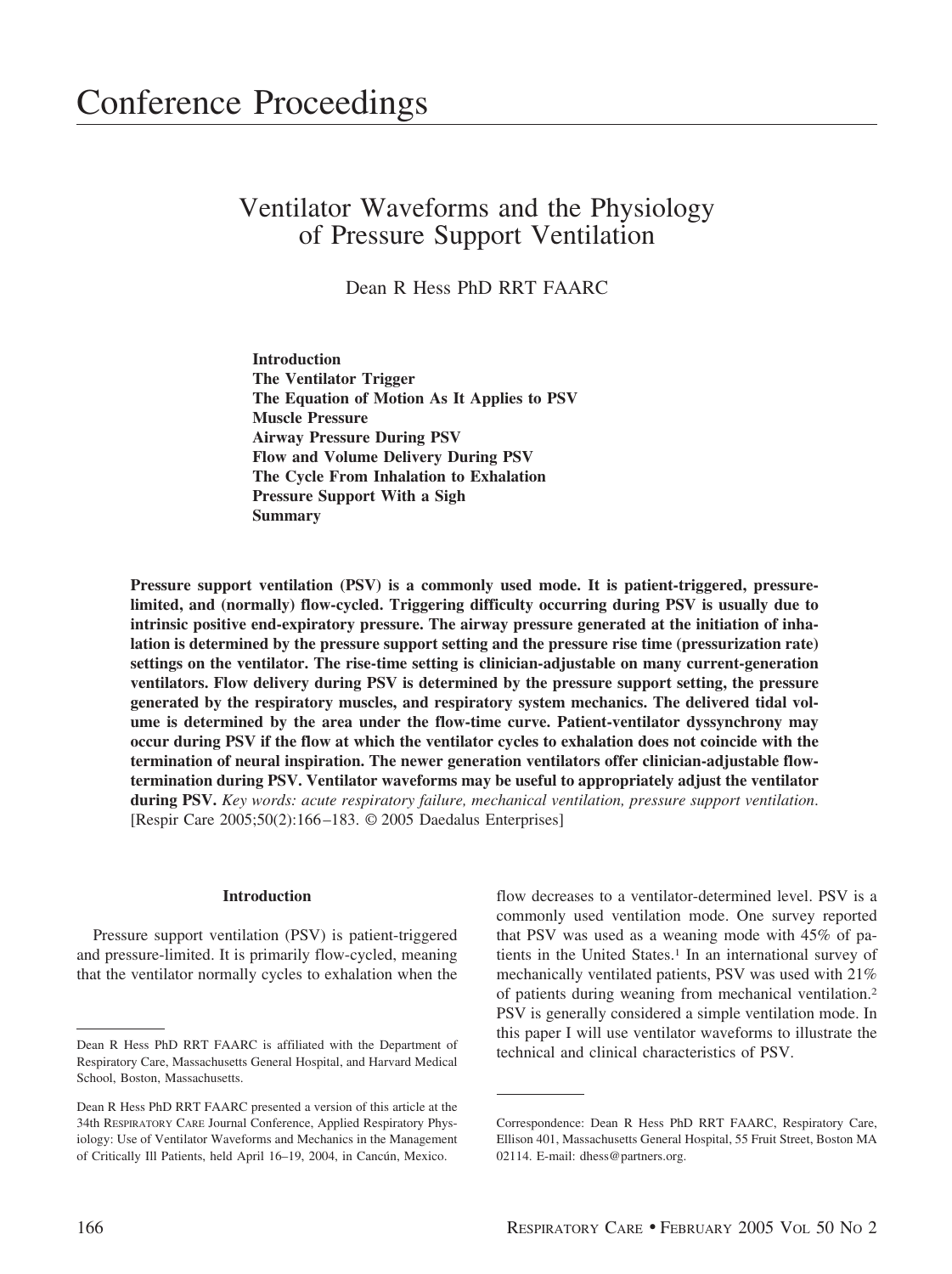

Fig. 1. Pressure trigger (left) and flow trigger (right). Note that with pressure-triggering the pressure-supported breath is triggered when the pressure drops below baseline. With flow-triggering the pressure-supported breath is triggered when the flow rises above baseline, indicating an inspiratory effort from the patient.

### **The Ventilator Trigger**

PSV is patient-triggered. If the patient becomes apneic, a modern ventilator will detect the apnea, initiate backup ventilation, and alarm to alert the clinician. However, the use of PSV assumes that the patient is capable of initiating an inspiratory effort. Usually the patient's effort is detected by a pressure trigger or a flow trigger.

Pressure-triggering requires patient effort sufficient to decrease airway pressure from the end-expiratory level to a threshold setting (pressure sensitivity) on the ventilator (Fig. 1). Pressure sensitivity settings from  $-0.5$ cm  $H_2O$  to  $-2.0$  cm  $H_2O$  are safe and effective with most patients. With flow-triggering, breath initiation is based on a flow change in the ventilator circuit beyond some predetermined threshold (flow sensitivity) (see Fig. 1). Flow sensitivity settings of 1–5 L/min are typical. Sassoon et al have described triggering in detail.<sup>3-6</sup> During the pre-trigger phase, the patient generates effort prior to ventilator response. This delay may produce patient-ventilator dyssynchrony if prolonged. The trigger sensitivity settings and the responsiveness of the ventilator to the trigger affect the pre-trigger phase. The post-trigger phase, however, is affected by other ventilator settings (rise time and the pressure support setting).

A number of studies have compared pressure triggering and flow triggering.7 With older generations of ventilators a common finding was that flow-triggering was superior to pressure-triggering. However, Tutuncu et al,<sup>8</sup> using the Siemens Servo 300 ventilator, and Goulet et al,<sup>9</sup> using the Puritan-Bennett 7200 ventilator, reported similar patient responses with flow and pressure-triggering during PSV. Aslanian et al<sup>10</sup> reported a modest benefit from flow-triggering with PSV, but suggested that the benefit may be too small to affect clinical outcomes (Fig. 2). Moreover, they reported that differences between pressure triggering and flow triggering were related primarily to the post-trigger



Fig. 2. Representative breaths during pressure-triggered and flow-triggered pressure support ventilation. The decrease in airway pressure  $(P_{\text{aw}})$  during the trigger phase is smaller with flow-triggering. There is less muscle effort with flow-triggering, with no change in the P<sub>aw</sub> contour.  $P_{di}$  = transdiaphragmatic pressure. (From Reference 10, with permission.)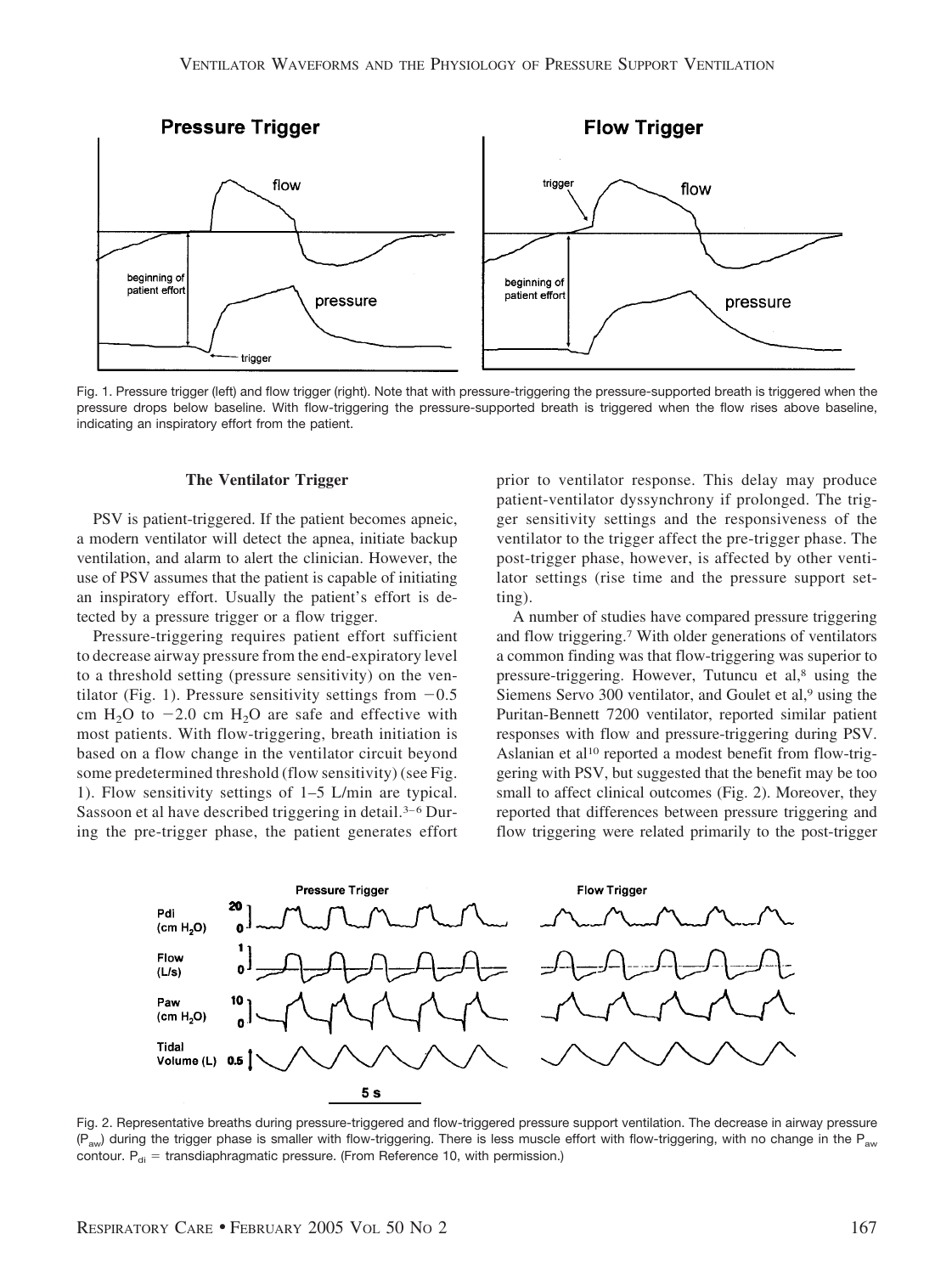

Fig. 3. Flow and pressure measured at the proximal airway ( $P_{\text{av}}$ ) and esophageal pressure ( $P_{\text{es}}$ ) recorded from a patient receiving pressure support of 16 cm H<sub>2</sub>O, positive end-expiratory pressure (PEEP) of 7 cm H<sub>2</sub>O, trigger sensitivity of  $-2$  cm H<sub>2</sub>O. The down-pointing arrows represent patient efforts and the up-pointing arrows represent ventilator triggers. Note that the patient is breathing at 48 breaths/min but the ventilator is only triggering at 20 breaths/min. This patient's difficulty triggering the ventilator is due to intrinsic PEEP (auto-PEEP). Note that the patient must generate an inspiratory effort  $> 5$  cm H<sub>2</sub>O to trigger the ventilator, suggesting an auto-PEEP of about 5 cm H<sub>2</sub>O. When the patient's efforts are insufficient to overcome the level of auto-PEEP, the ventilator does not recognize the patient's effort. Note the effect of failed trigger efforts on the flow waveforms. (From Reference 16, with permission.)



Fig. 4. Top panel: Esophageal pressure ( $P_{es}$ ), airway pressure ( $P_{av}$ ), and flow at the tracheostomy. The patient's inspiratory efforts are identified by the negative P<sub>es</sub> swings. The positive end-expiratory pressure (PEEP) is set at zero. P<sub>aw</sub> appropriately drops to zero during expiration, demonstrating little circuit or valve resistance. Note that there is one triggered breath for every 3-4 efforts. Prolonged expiratory flow is due to airflow limitation. P<sub>es</sub> swings have little effect in retarding the expiratory flow and even less effect on  $P_{\text{aw}}$ . Bottom panel: PEEP is increased to 10 cm H<sub>2</sub>O. There is persistent flow at end-expiration; thus auto-PEEP is still present. Trigger dyssynchrony has improved, with 1 breath triggered every 2–3 inspiratory efforts. There is less limitation of expiratory flow, and the  $P_{es}$  swings are more effective in retarding the persistent expiratory flow. Note the effect of failed trigger efforts on the flow waveform. (From Reference 17, with permission.)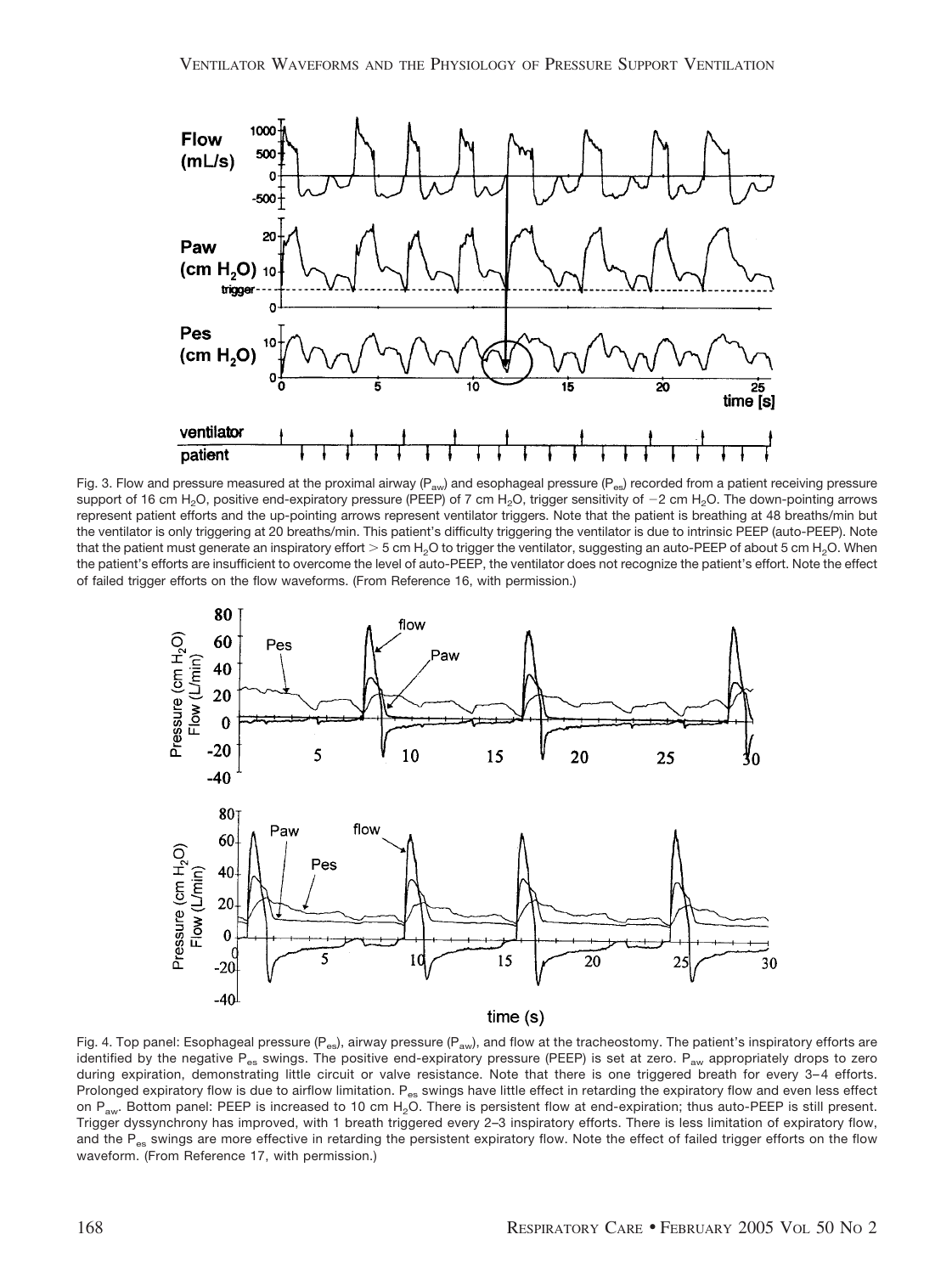

Fig. 5. Airway pressure (P<sub>aw</sub>), transdiaphragmatic pressure (P<sub>di</sub>), flow, and tidal volume during pressure support ventilation in a patient with chronic obstructive pulmonary disease (COPD). Note the presence of several ineffective efforts (between the arrows). (From Reference 18, with permission.)

phase. Most important, they found that the pressure triggers of current-generation ventilators are superior to those in older ventilators.

In patients with flow limitation, the presence of intrinsic positive end-expiratory pressure (auto-PEEP) is an important impediment to triggering.11–13 To trigger the ventila-



Fig. 6. Shape signal. A shape signal is produced by offsetting the actual patient flow signal by 15 L/min and delaying it by 300 ms. The intentional delay causes the ventilator-generated shape signal to be slightly behind the patient's flow rate. A sudden change in patient flow will cross the shape signal, causing the ventilator to trigger to the inspiratory phase or cycle to the expiratory phase. No evaluations of this have been reported. IPAP  $=$  inspiratory positive airway pressure. EPAP = expiratory positive airway pressure. (Courtesy of Respironics.)

tor, the patient's effort must first overcome auto-PEEP before a pressure (or flow) change will occur at the proximal airway to trigger the ventilator. In those patients the effort to overcome auto-PEEP is much greater than the effort to trigger the ventilator. The addition of applied PEEP may counterbalance the auto-PEEP and improve the patient's ability to trigger. Several studies<sup>14,15</sup> have reported advantages of flow-triggering in patients with auto-PEEP, which is probably due to the base flow that causes a small increase in airway pressure due to resistance through the expiratory limb of the ventilation circuit. That increase in expiratory airway pressure counterbalances auto-PEEP and improves triggering.

Careful inspection of ventilator waveforms may allow detection of failed triggering efforts due to auto-PEEP. Fabry et al<sup>16</sup> observed trigger dyssynchrony in 9 of 11 patients recovering from acute respiratory failure with the application of PSV (Fig. 3). Chao et al<sup>17</sup> reported that trigger dyssynchrony commonly occurs in long-term mechanically ventilated patients, occurs more commonly in patients with a diagnosis of chronic obstructive pulmonary disease (COPD), and is associated with a poor outcome. Moreover, they found that adjusting the trigger sensitivity or changing from pressure triggering to flow triggering rarely affected the degree of trigger dyssynchrony. However, the addition of PEEP decreased the amount of (but often did not eliminate) trigger dyssynchrony. Those findings are consistent with auto-PEEP as the cause of trigger dyssynchrony (Fig. 4). Nava et al<sup>18</sup> reported that ineffective trigger efforts were likely in patients with COPD (Fig. 5). They also found that ineffective trigger efforts were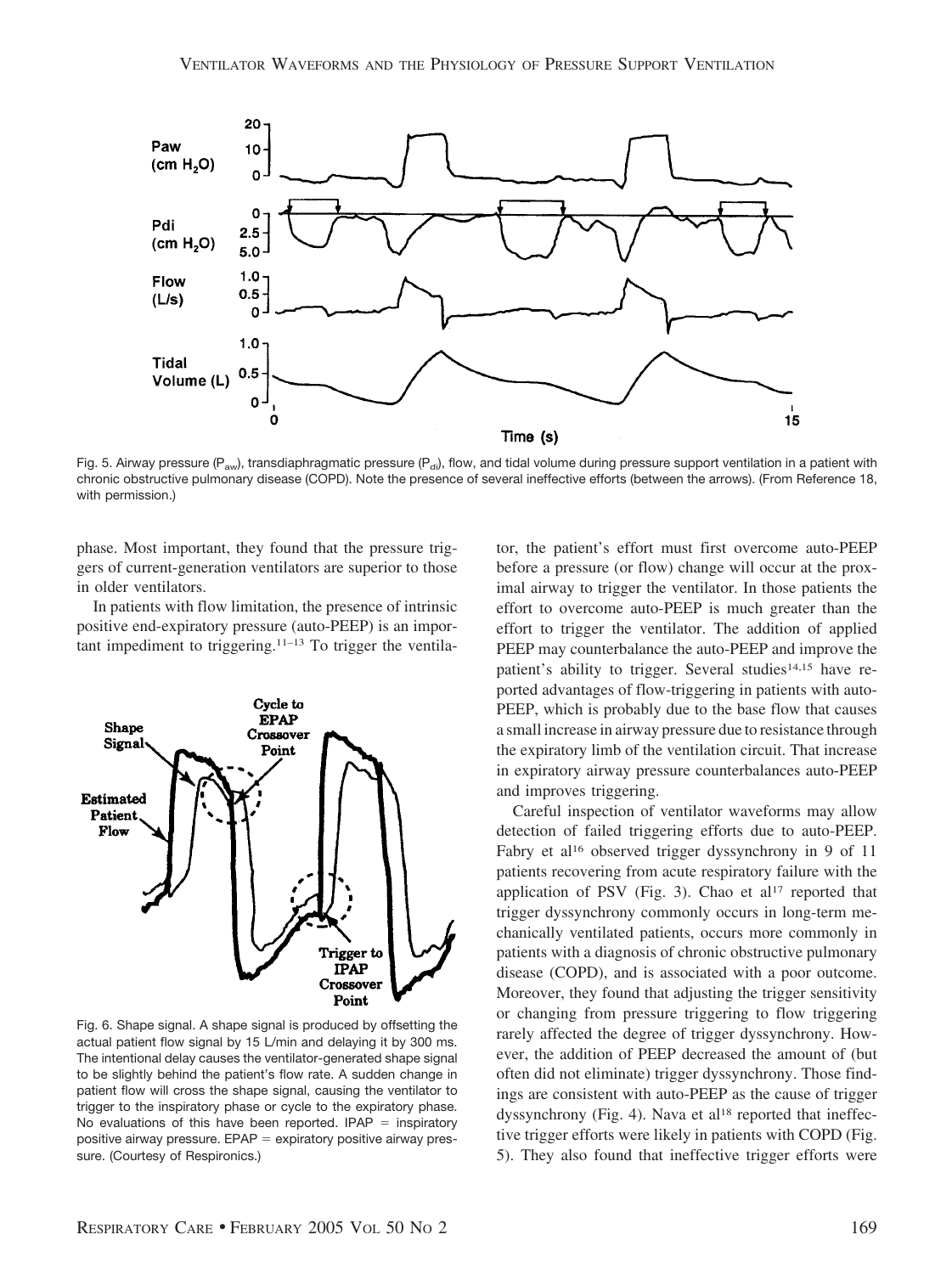

Fig. 7. Flow, respiratory muscle pressure ( $P_{mus}$ ) and airway pressure ( $P_{aw}$ ) as a function of time in a patient during pressure support ventilation delivered with (A) a Respironics Vision ventilator and (B) a Dräger Evita 4 ventilator. With the Vision ventilator the breath was triggered with the shape signal method. The beginning of neural inspiration was defined as zero time. Triggering of the ventilator (arrows) occurred 120 and 200 ms after the beginning of neural inspiration, respectively, with the Vision and Evita 4. Note that the drop in  $P_{aw}$  during the triggering phase was considerably less with the Vision that with the Evita 4. The better performance of the shape signal triggering method occurred despite the fact that with the Vision ventilator the expiratory flow at zero time was higher (0.33 vs 0.24 L/s), whereas inspiratory effort was comparable between ventilators. The dotted line represents the flow shape signal. The dashed line represents the electronic signal rising in proportion to actual inspiratory flow. (From Reference 19, with permission.)

reduced by PEEP that did not exceed the level of auto-PEEP.

A relatively new form of triggering is Auto-Trak, which is available with the Respironics Vision and S/T-D 30 ventilators. A shape signal is produced by offsetting the actual patient flow signal by 15 L/min and delaying it by 300 ms. This causes the ventilator-generated shape signal to be slightly behind the patient's flow rate (Fig. 6). A sudden change in patient flow will cross the shape signal, causing the ventilator to trigger to the inspiratory phase or cycle to the expiratory phase. Prinianakis et al<sup>19</sup> evaluated the effect of the shape-signal triggering method on patientventilator interaction during PSV. They compared triggering with the Respironics Vision ventilator, which used the shape signal, to the Dräger Evita 4 ventilator, which used flow-triggering at 2 L/min. They studied 12 patients and 3 levels of pressure support. They found that shape-signal triggering improved the ventilator function and decreased

the patient effort during the triggering phase (Fig. 7). However, they also found that shape-signal triggering increased the number of auto-triggers.

One solution to triggering issues during PSV may be to couple the ventilator trigger to diaphragm electromyographic activity (Fig. 8).20 In that way, ventilator triggering is tied to neural respiratory-center output. The neural trigger (ie, diaphragmatic electromyogram) is not affected by auto-PEEP and therefore does not require application of external PEEP for triggering purposes. When positive pressure is applied at the onset of diaphragmatic activity, the delay from the onset of inspiratory effort and mechanical assistance is shortened, the esophageal pressure deflection is reduced, and the WOB is decreased. In situations where conventional triggering cannot provide ventilator support in synchrony with the patient's neural inspiratory drive, neural triggering has the potential to improve patient-ventilator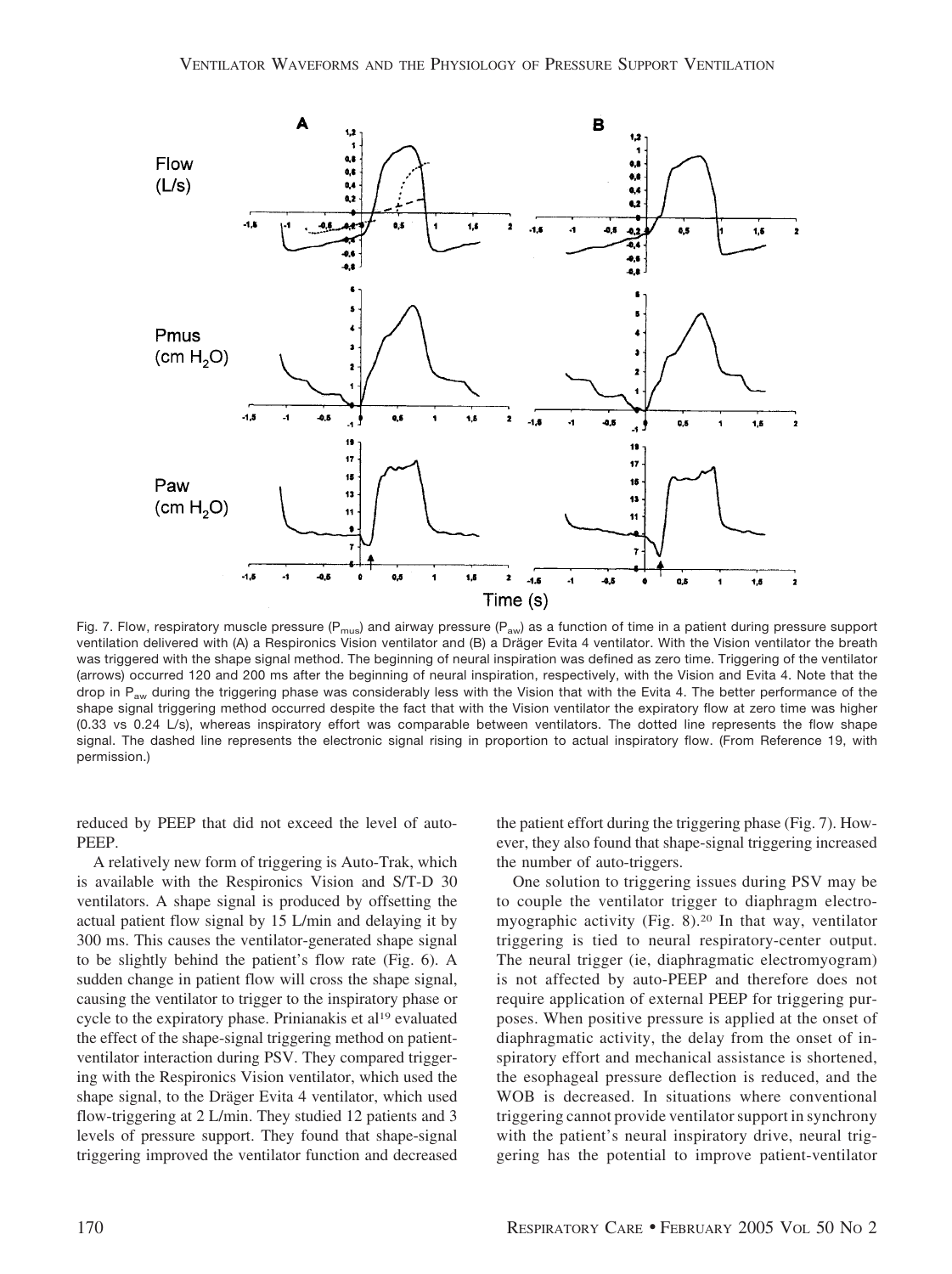

Fig. 8. With a conventional pressure trigger (left), mechanical ventilatory support starts when airway pressure decreases by a preset amount. The beginning of inspiratory effort (solid vertical line) precedes inspiratory flow by several hundred milliseconds. That delay is due to intrinsic positive end-expiratory pressure and occurs despite externally applied PEEP. There is also a further delay from the onset of inspiratory flow (vertical dashed line) to the rise in positive airway pressure, due to the mechanical limitation of the ventilator trigger. With neural triggering (right), the ventilator provides support as soon as diaphragmatic electrical activity exceeds a threshold level. The delay to onset of inspiratory flow and increase in airway pressure is almost eliminated.  $P_{es}$  = esophageal pressure.  $P_{aw}$  = airway pressure. (From Reference 20, with permission.)

interaction. However, this approach is investigational at present and its clinical usefulness remains to be determined.

More sensitive settings may result in auto-triggering due to signal noise, such as leaks, patient movement, water in the ventilator circuit, and cardiac oscillations. Imanaka et al<sup>21</sup> found that auto-triggering caused by cardiogenic oscillation was common in post-cardiac-surgery patients when flow-triggering was used (Fig. 9). Auto-triggering occurred more often in patients with more dynamic circulation and caused respiratory alkalosis and hyperinflation of the lungs.

The lack of a backup rate with pressure support may be problematic. Parthasarathy and Tobin<sup>22</sup> evaluated the effect of ventilation mode on sleep quality among 11 critically ill patients. Sleep fragmentation was greater during PSV than during continuous mandatory ventilation (Fig. 10). Central apneas occurred during PSV in 6 patients, and heart failure was more common in those 6 patients than in the 5 patients without apneas. Changes in sleep-wakefulness state caused greater changes in end-tidal  $P_{CO<sub>2</sub>}$  during PSV than during continuous mandatory ventilation. The authors concluded that PSV

causes hypocapnia, which, combined with the lack of a backup rate and wakefulness drive, can lead to central apneas and sleep fragmentation, especially in patients with heart failure.

#### **The Equation of Motion As It Applies to PSV**

The interactions between the ventilator and the patient can be described by the equation of motion, which states that the pressure required to deliver a volume of gas into the lungs is determined by the elastic and resistive properties of the respiratory system. With PSV the pressure is the sum of the pressure that the ventilator applies to the airway  $(P_{aw})$  and the pressure generated by the respiratory muscles  $(P_{\text{mus}})$ . The elastic properties of the respiratory system are determined by compliance (C) and tidal volume  $(V_T)$ , and the resistive properties of the lungs are determined by flow  $(V)$  and airways resistance  $(R)$ . The equation of motion thus becomes:

$$
P_{aw} + P_{mus} = V_T / C + \dot{V} \times R \tag{1}
$$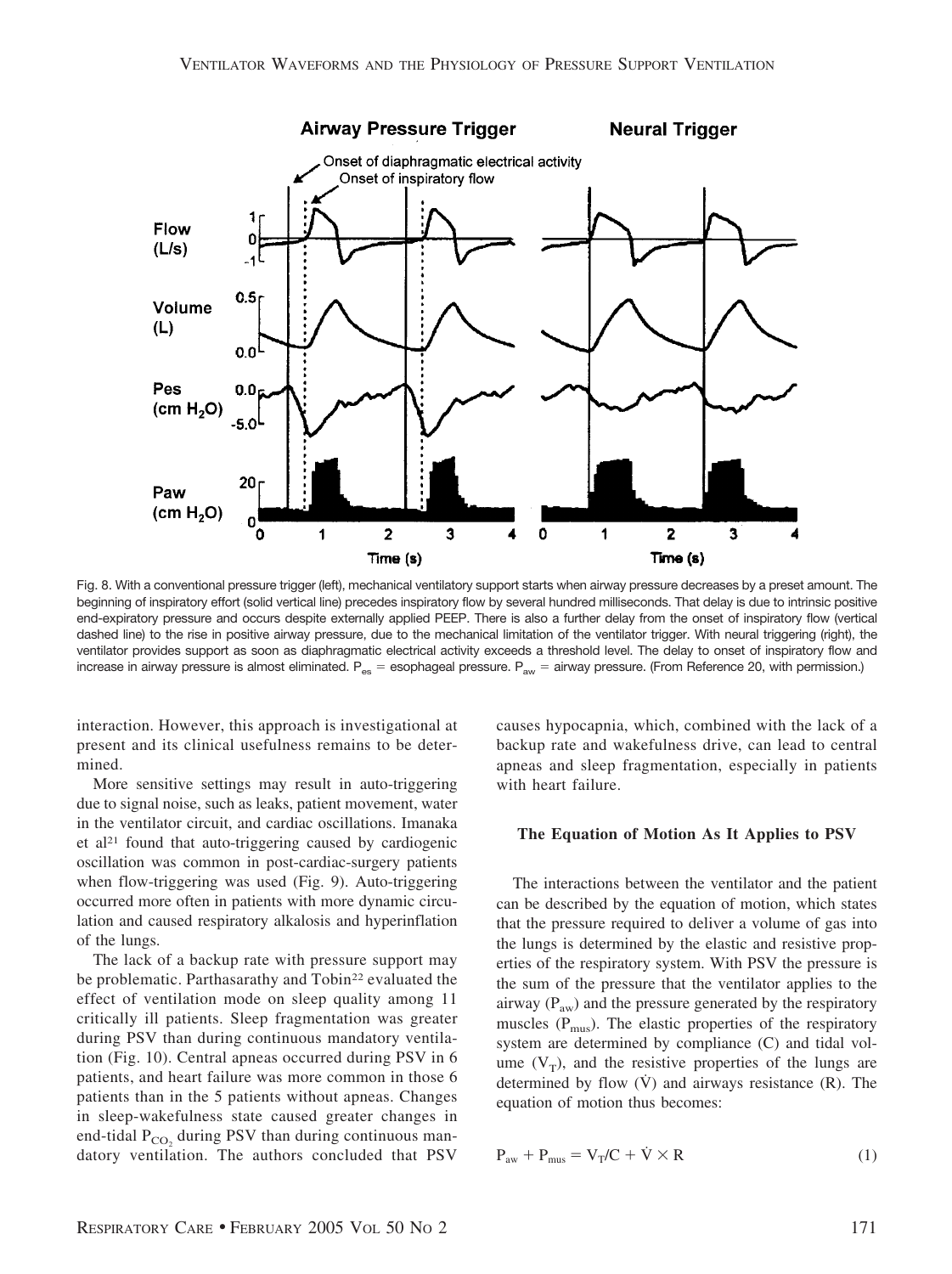

Fig. 9. Flow, volume, esophageal pressure  $(P_{es}$ , airway pressure  $(P_{aw})$ , and blood pressure (BP) waveforms from a patient who underwent mitral valve replacement and tricuspid annuloplasty for mitral stenosis, tricuspid regurgitation, and aortic regurgitation. With triggering sensitivity set at 1 L/min (left), pressure support ventilation was activated between 2 synchronized intermittent-mandatory-ventilation breaths. When trigger sensitivity was changed to 4 L/min (right), pressure support breaths disappeared and there were marked oscillations in flow, P<sub>aw</sub>, and P<sub>es</sub>. Cardiogenic oscillation was evaluated as the peak inspiratory flow fluctuation (A), amplitude in the flow oscillation (B), amplitude in airway pressure (C), and amplitude in esophageal pressure (D). Also note that the baseline P<sub>es</sub> was elevated when autotriggering occurred, suggesting hyperinflation of the lungs. (From Reference 21, with permission.)

During PSV,  $P_{\text{aw}}$  is fixed by the ventilator. If the patient generates an inspiratory effort during PSV (ie, greater  $P_{\text{mus}}$ ), flow and volume delivery increase.  $P_{\text{mus}}$  is determined by respiratory drive and respiratory muscle strength.

Note that an increase in pressure support will not affect flow and  $V_T$  if there is a subsequent decrease in respiratory drive, which results in a lower  $P_{\text{mus}}$ . Changes in pressure support might result in one of several effects on  $V_T$ . If  $P_{mus}$  remains constant when pressure support is changed, then the  $V_T$  will change. However, if  $P_{\text{mus}}$ changes in response to the change in pressure support, then the  $V_T$  might not change. For example, an increase in pressure support may unload respiratory muscles, producing a decrease in  $P_{\text{mus}}$  and little change in  $V_T$ (Fig. 11).

#### **Muscle Pressure**

The time course of  $P_{\text{mus}}$  can be approximated by the second-order polynomial function:23,24

$$
P_{\text{mus}}(t) = -d \times (t \times Ti)^2 + d \times Ti^2 \tag{2}
$$

in which d is a constant, and Ti is defined as the time between the onset of the increase in inspiratory  $P_{\text{mus}}$  and the start of its decline. It is assumed that  $P_{\text{mus}}$  reaches its maximum and becomes flattened at the end of the neural inspiratory effort. Thus, the maximum  $P_{\text{mus-max}}$  can be expressed as:

$$
P_{\text{mus-max}} = d \times Ti^2 \tag{3}
$$

Substituting into the above equation yields:

$$
P_{\text{mus}}(t) = -P_{\text{mus-max}} \times (1 - t/Ti)^2 + P_{\text{mus-max}} \tag{4}
$$

in which  $0 \le t \le T$ i. This is illustrated in Figure 12.

### **Airway Pressure During PSV**

Figure 13 shows a schematized airway pressure waveform during PSV.25 The initial airway-pressure change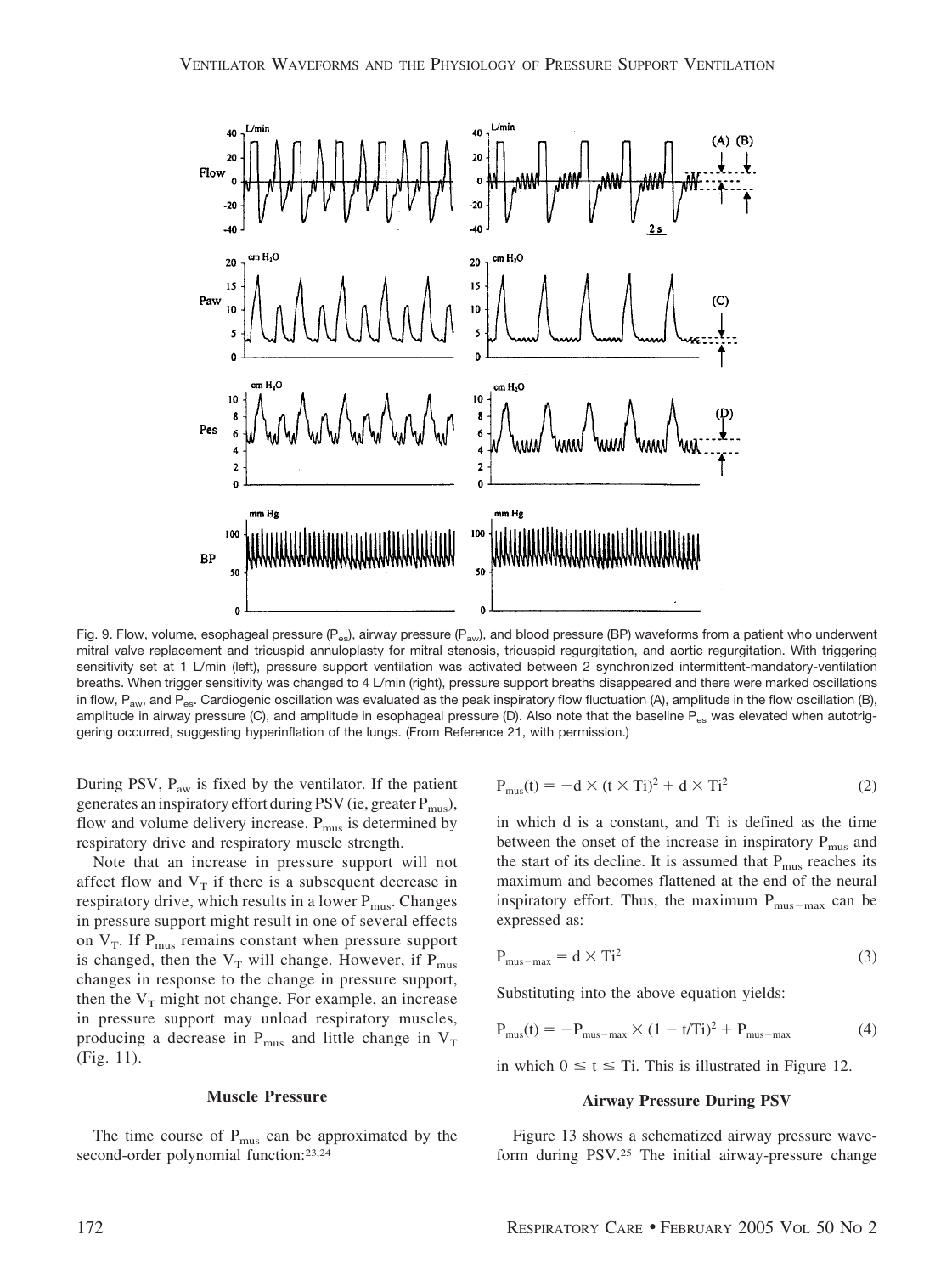

## 1 min





Fig. 11. Airway pressure, esophageal pressure, flow, and tidal volume in a patient with 0, 10, and 20 cm  $H_2O$  of pressure applied to the airway. Note the decrease in esophageal pressure as airway pressure is increased. There is only a small increase in tidal volume with the increase in pressure support. In this case the principal effect of pressure support is to provide respiratory muscle unloading. PSV = pressure support ventilation.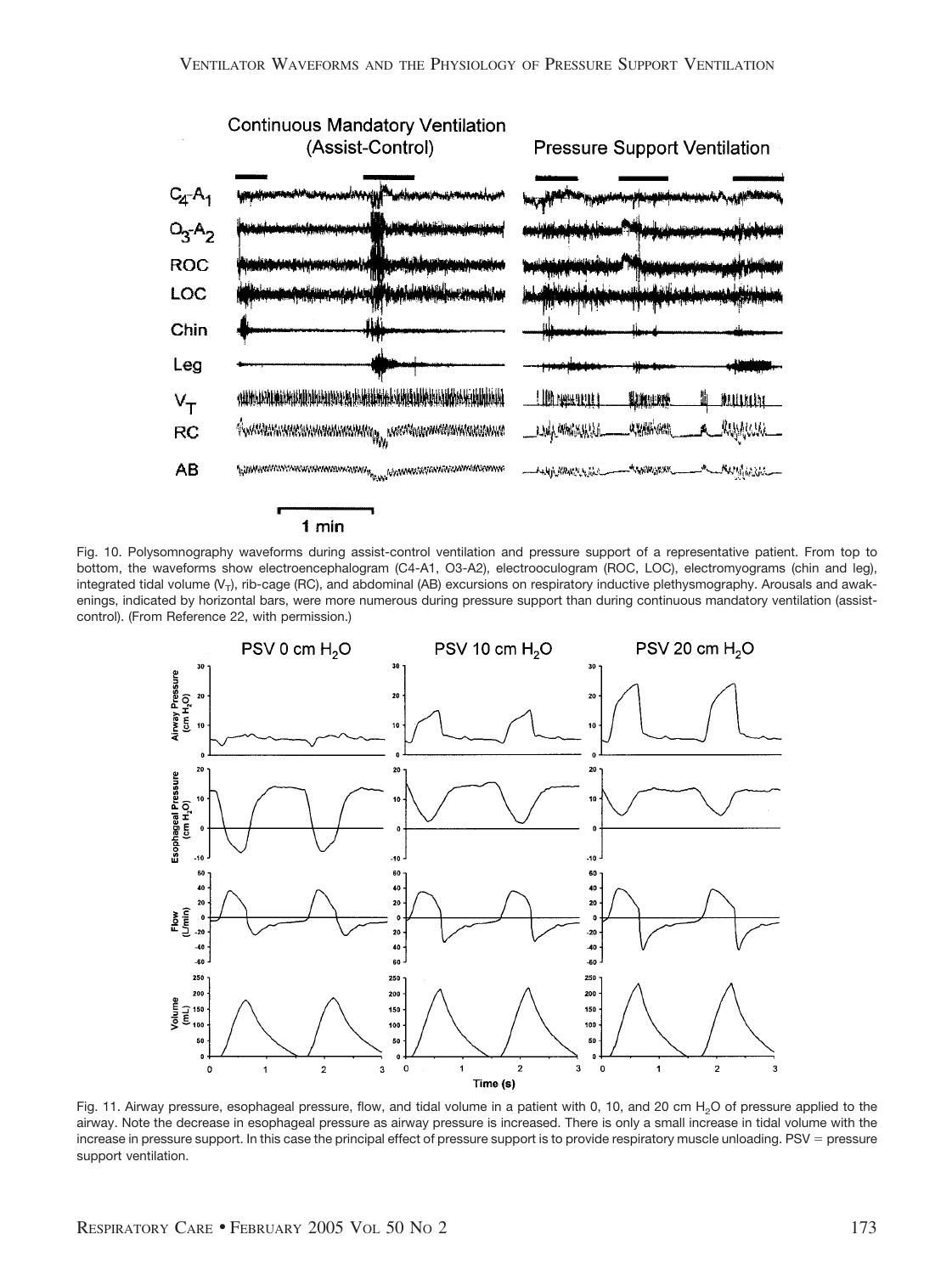

Fig. 12. Changes in the pressure generated by the respiratory muscles ( $P_{mus}$ ) with 3 levels of maximum  $P_{mus}$  ( $P_{mus-max}$ ) and 2 levels of neural inspiratory time. Note that a higher P<sub>mus-max</sub> and a shorter neural inspiratory time translate clinically into a greater respiratory drive.

during PSV can be described mathematically. Once the ventilator is triggered, P<sub>aw</sub> increases exponentially to the pressure support level with a ventilator time constant  $(\tau v)$ and then stays at that level until the termination of the inspiratory phase:24



Fig. 13. Characteristics of a pressure supported breath. In this example, baseline pressure (ie, positive end-expiratory pressure [PEEP]) is set at 5 cm  $H<sub>2</sub>O$  and pressure support is set at 15 cm H<sub>2</sub>O. The inspiratory pressure is triggered at point A by a patient effort, resulting in an airway pressure decrease. The rise to pressure (line B) is provided by the initial flow into the airway. If the initial flow is excessive, initial pressure exceeds set level (B1). If the initial flow is low, a slow rise to pressure occurs (B2). The plateau of pressure support (line C) is maintained by control of flow. A smooth plateau indicates appropriate flow responsiveness to patient demand. Termination of pressure support occurs at point D and should coincide with the end of neural inspiration. If breath termination is delayed, the patient may actively exhale (rise in pressure above plateau) (D1). If breath termination is premature, the patient may have continued inspiratory efforts (D2). (From Reference 25, with permission.)

$$
P_{\text{aw}}(t) = P_{\text{PS}} \times (1 - e^{-t/\tau v})
$$
\n
$$
(5)
$$

in which  $P_{PS}$  is the pressure support setting, e is the base of the natural logarithm, and  $t \ge 0$ . Figure 14 shows airway pressure waveforms for several levels of  $P_{PS}$  and TV.

In previous generations of ventilators,  $\tau v$  was preset in the engineering of the ventilator. Many current-generation ventilators allow the clinician to adjust  $\tau v$ . From



Fig. 14. The effect of rise time  $(7)$  on the pressurization rate at the initiation of the inspiratory phase. Illustrated are 2 pressure support levels: 20 cm  $H_2O$  (upper panel) and 10 cm  $H_2O$  (lower panel).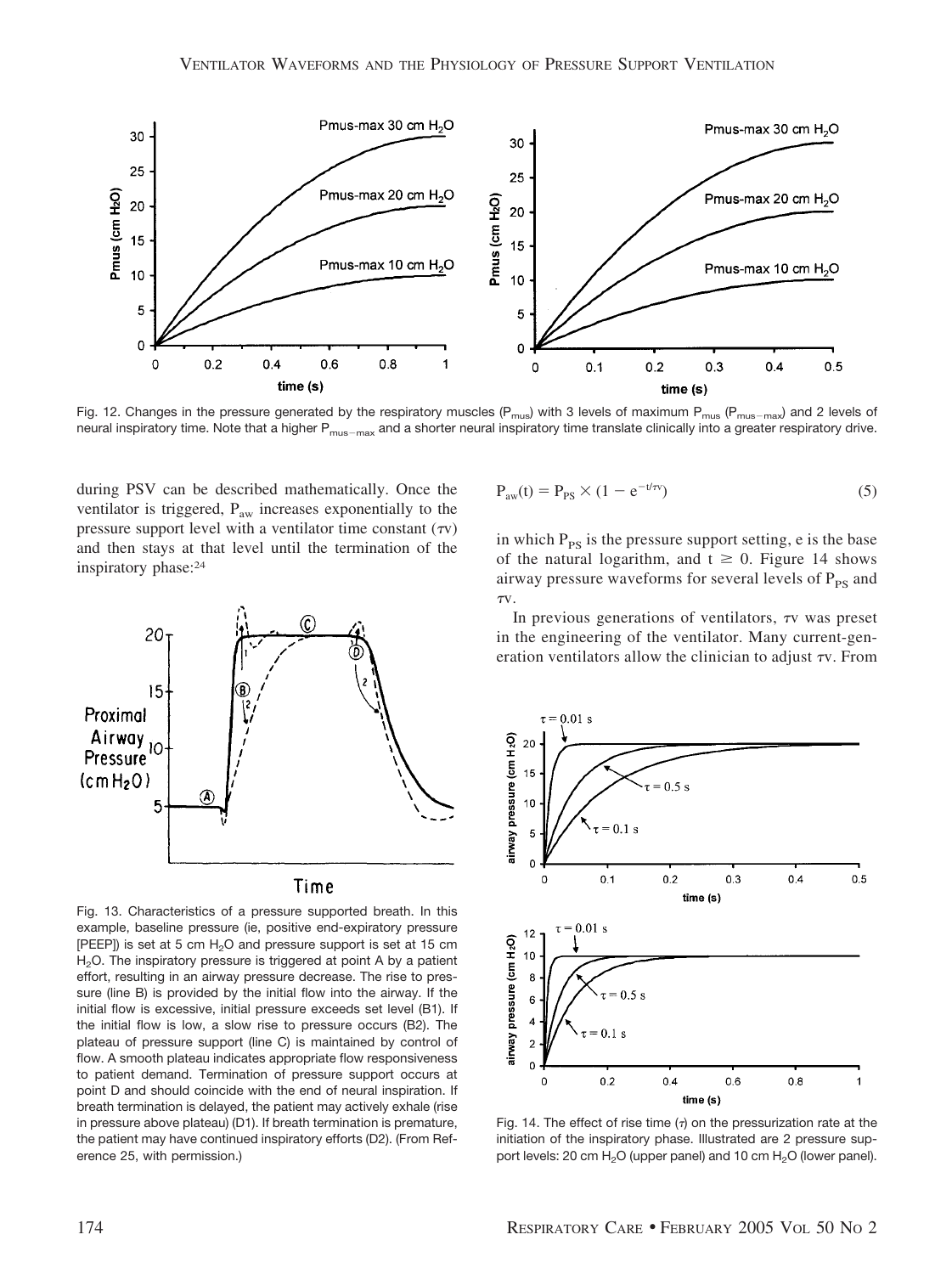

Fig. 15. Flow and pressure waveforms for 3 rise times (pressurization rates) at a pressure support of 20 cm H<sub>2</sub>O. Note the effect of rise time on flow at the initiation of the inspiratory phase.



Fig. 16. Examples of airway pressure waveforms from 2 patients using different rise times during pressure support ventilation. The maximum rise time is with the waveforms labeled #1. The minimum rise time is with the waveforms labeled #7. Note that the optimal rise time for the first patient (top 3 waveforms) is at a high setting, whereas the optimal rise time for the second patient (bottom 3 waveforms) is at a slow setting.  $P_{\text{aw}} =$  airway pressure.  $V_T =$  tidal volume. (From Reference 26, with permission.)

an operational standpoint, this becomes the rise-time setting on the ventilator. The term "rise time" refers to the time required for the ventilator to reach the pressure support setting at the onset of inspiration; it is the rate of pressurization at the initiation of the inspiratory phase. The rise time should be adjusted to patient comfort, and ventilator waveforms may be useful to guide this setting. The rise-time adjustment effectively allows the clinician to set the flow at the onset of the inspiratory phase during PSV. Note that a fast rise time (one in which the ventilator reaches the pressure support setting quickly) is associated with high flow at the onset of inhalation (Fig. 15). On the other hand, a slow rise time (one in which the ventilator reaches the pressure support setting slowly) is associated with a lower flow at the onset of inhalation. Theoretically, patients with a high respiratory drive should benefit from a fast rise time, whereas those with a lower respiratory drive might benefit from a slower rise time.

MacIntyre and Ho26 found that the optimal rise time for some patients is at a high setting, whereas the optimal rise time for others is at the slow setting (Fig. 16).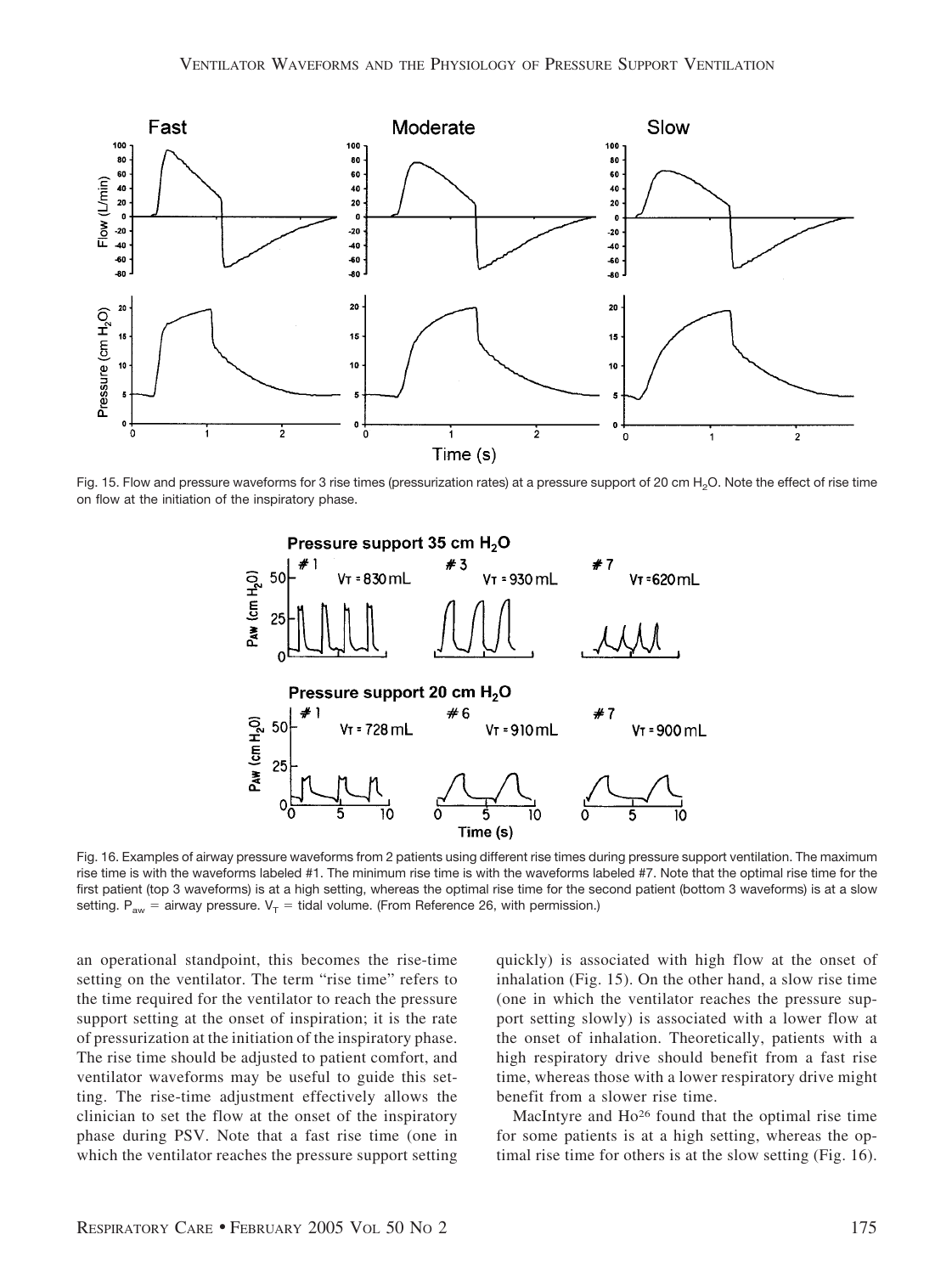

Fig. 17. An example of flow, esophageal pressure (P<sub>es</sub>), and airway pressure (P<sub>aw</sub>) at 5 different rise times. Note the effect of rise-time setting on flow and P<sub>es</sub> swing. Also note that the lowest P<sub>es</sub>-swing occurs at the intermediate rise-time setting. (From Reference 32, with permission.)



Fig. 18. Airway-flow waveforms during pressure support ventilation with 2 types of lung mechanics. The waveforms on the left illustrate the conditions of restrictive lung disease (eg, acute lung injury) and those on the right illustrate conditions of obstructive lung disease. Also illustrated are 3 levels of pressure support and 2 rise times. Note that flow at the beginning of inhalation increases with a faster rise time and higher pressure support setting, with either set of lung mechanics. R = resistance. C = compliance. P $_{\sf mus}$  = pressure generated by the  $respiratory$  muscles.  $PS = pressure$  support.

Branson et al<sup>27</sup> also found that individual patient titration of the rise time was necessary to optimize the efficacy of PSV. Bonmarchand et al<sup>28,29</sup> reported the lowest work of breathing (WOB) with the fastest rise time (ie, the one that reached the pressure support setting in 0.1 s, compared to 0.5 s, 1 s, and 1.5 s) in patients with restrictive lung disease and COPD. Mancebo et al<sup>30</sup> reported that a slower rise time increased the WOB, although it did not affect the  $V_T$  and respiratory rate. In patients with a high respiratory drive, Uchiyama et al<sup>31</sup> reported that a fast rise time was as effective as increasing the level of pressure support (note that either a faster rise or higher pressure support setting will increase the flow at the onset of inhalation). Chiumello et al32 studied the effects of different rise times during PSV on breathing pattern, WOB, gas exchange and patient comfort in patients with acute lung injury. They found that the lowest pressurization rate (slow pressure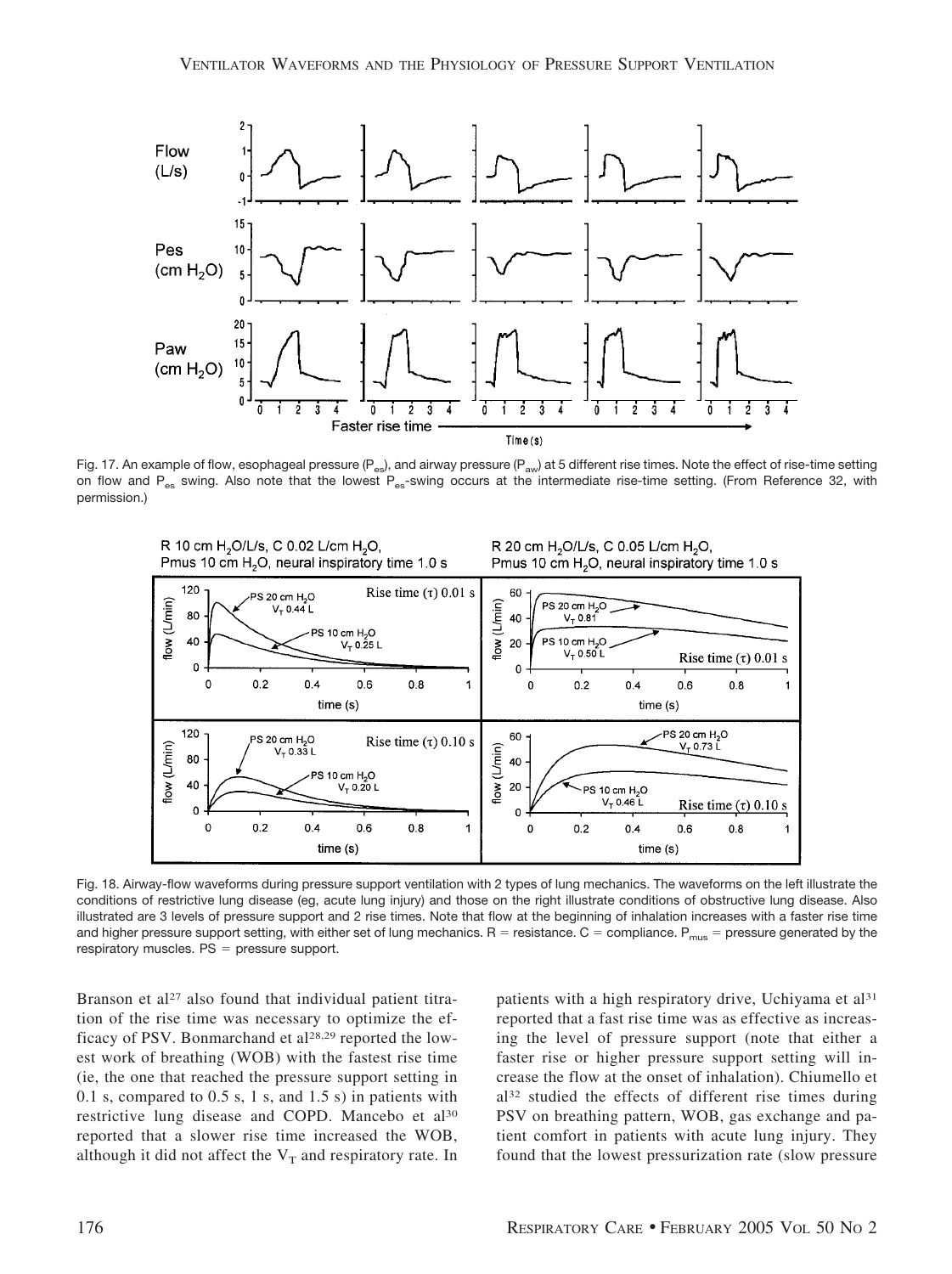| Ventilator<br>Flow Cycle<br>Puritan-Bennett 7200<br>$5$ L/min |                                                                                    | Pressure Cycle                                      | Time Cycle                                    |  |
|---------------------------------------------------------------|------------------------------------------------------------------------------------|-----------------------------------------------------|-----------------------------------------------|--|
|                                                               |                                                                                    | PEEP + pressure support + $1.5$ cm H <sub>2</sub> O | 3s                                            |  |
| Puritan-Bennett 840                                           | Adjustable $(1-80\% \text{ of peak flow})$                                         | PEEP + pressure support + 1.5 cm $H_2O$             | 3s                                            |  |
| Puritan-Bennett 740/760                                       | 10 L/min or 25% of peak flow                                                       | PEEP + pressure support + $3 \text{ cm } H2O$       | 3.5s                                          |  |
| Servo 900C                                                    | 25% of peak flow                                                                   | PEEP + pressure support + $3 \text{ cm } H2O$       | 80% of set cycle time                         |  |
| Servo 300                                                     | 5% of peak flow                                                                    | PEEP + pressure support + 20 cm $H2O$               | 80% of set cycle time                         |  |
| Servoi                                                        | Adjustable $(1-40\% \text{ of peak flow})$                                         | High-pressure limit                                 | $\leq$ 2.5 s, based on<br>flow-cycle setting* |  |
| Dräger Evita 4                                                | 25% of peak flow                                                                   | High-pressure limit                                 | 4 s                                           |  |
| <b>Bear</b> 1000                                              | 25% of peak flow                                                                   | High-pressure limit                                 | 5s                                            |  |
| Hamilton Veolar                                               | 25% of peak flow                                                                   | High-pressure limit                                 | 3s                                            |  |
| <b>Hamilton Galileo</b>                                       | Adjustable $(10-40\% \text{ of peak flow})$                                        | High-pressure limit                                 | 3s                                            |  |
| Infrasonics Star                                              | $4$ L/min                                                                          | PEEP + pressure support + $3 \text{ cm } H2O$       | 3.5s                                          |  |
| Bird 8400 and TBird                                           | 25% of peak flow                                                                   | High-pressure limit                                 | 3s                                            |  |
| Pulmonetic LTV                                                | Adjustable $(10-40\% \text{ of peak flow})$                                        | High-pressure limit                                 | Adjustable $(1-3 s)$                          |  |
| Viasys Avea                                                   | Adjustable $(5-45\% \text{ of peak flow})$                                         | High-pressure limit                                 | Adjustable $(0.2-5.0 s)$                      |  |
| Newport E500                                                  | Variable, based on time constant<br>and pressure above pressure<br>support setting | High-pressure limit                                 | 3s                                            |  |

Table 1. Cycle Criteria for Some Commonly Used Adult Mechanical Ventilators

 $PEEP = positive end-expiratory pressure$ 

\*Flow drops to a range between 25% of peak flow and flow-cycle criteria, and time in this range exceeds 50% of the time before entering this range.



Fig. 19. Effect on respiratory mechanics of cycling of pressure support from inhalation to exhalation. Pressure support is set at 20 cm H<sub>2</sub>O, rise time ( $\tau$ ) is 0.01 s, and the maximum pressure generated by the respiratory muscles ( $P_{\text{mus-max}}$ ) is 10 cm H<sub>2</sub>O. Flow-termination is set at 25% of the peak pressure, as illustrated by the broken line. The upper panel represents the respiratory mechanics of a patient with restrictive lung disease. The lower panel represents the respiratory mechanics of a patient with obstructive lung disease. In each case, the neural inspiratory time is 1.0 s. Note that the breath terminates prematurely in the patient with restrictive lung disease, but the breath is prolonged in the patient with obstructive lung disease. Also note that the peak flow is greater in restrictive lung disease and the pressure decrease is more rapid in restrictive lung disease.  $R =$  resistance.  $C =$  compliance.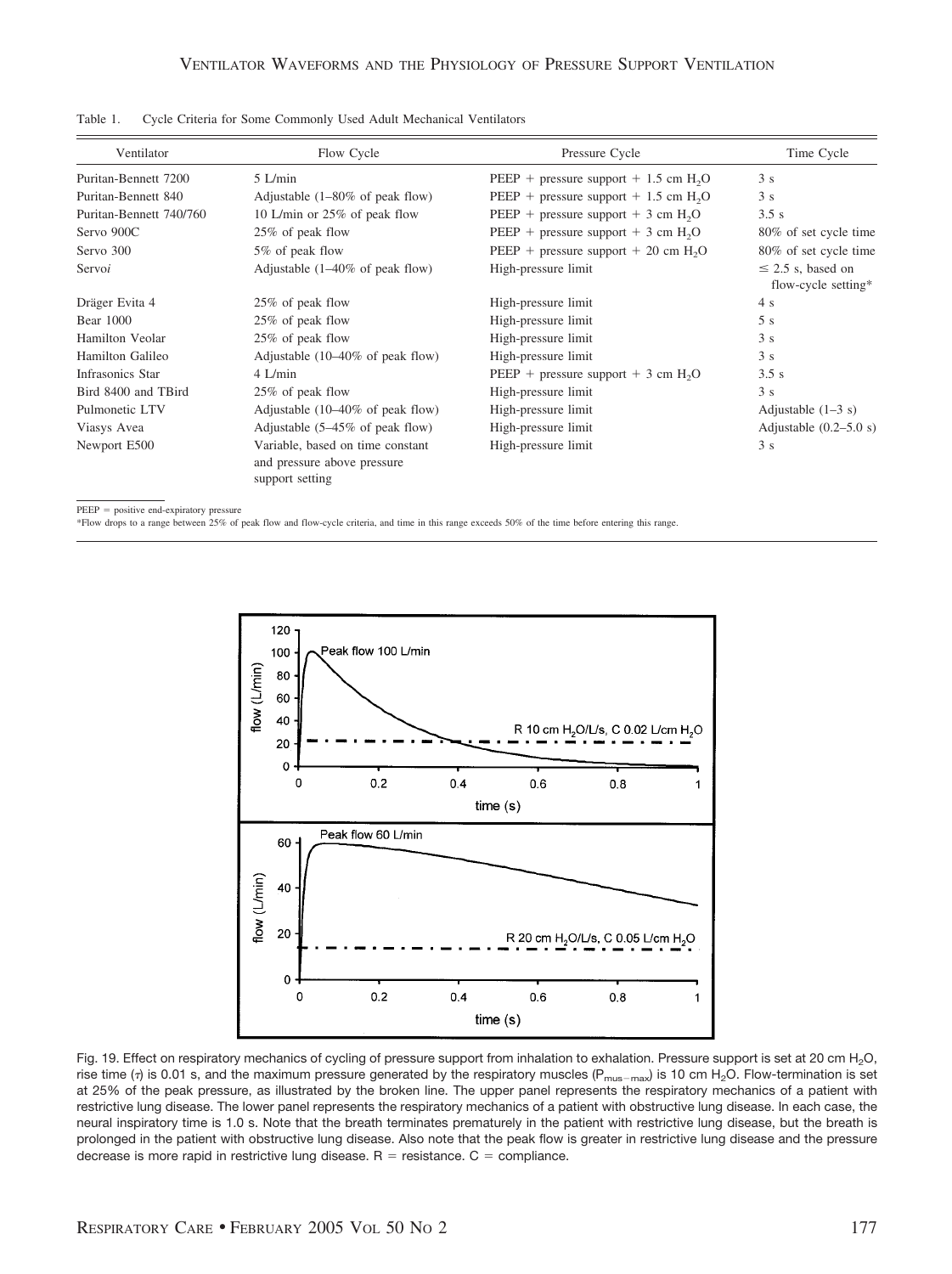

Fig. 20. Flow, airway pressure, and transversus abdominis electromyogram (EMG) from a mechanically ventilated patient with chronic obstructive pulmonary disease receiving pressure support ventilation at 20 cm  $H_2O$ . The onset of expiratory muscle activity (vertical dotted line) occurred when mechanical inflation was only partly completed, as indicated by the onset of expiratory muscle activity. Also note that active exhalation causes an increase in airway pressure at end-exhalation, causing the ventilator to pressure-cycle rather than flow-cycle. (From Reference 41, with permission.)

rise) caused the lowest  $V_T$ , highest respiratory rate, and highest WOB (Fig. 17). The other pressurization rates produced no differences in breathing pattern or WOB. Patient comfort was worse at the lowest and highest pressurization rates. In patients with COPD recovering from acute hypercapnic respiratory failure and receiving noninvasive positive-pressure ventilation, Prinianakis et al<sup>33</sup> reported that the greatest reduction in the pressure-time product of the diaphragm occurred with the highest pressurization rate (fast pressure rise), but that was accompanied by substantial air leaks and poor tolerance.

There are several potential drawbacks to a high inspiratory flow at the onset of inspiration (such as might result from a higher pressurization rate).34 First, if the flow is higher at the onset of inspiration, the inspiratory phase may be prematurely terminated if the ventilator cycles to



Fig. 21. An example of delayed termination of inhalation during pressure support ventilation in a patient with chronic obstructive pulmonary disease. The patient was ventilated with a Puritan-Bennett 7200 ventilator, using pressure support ventilation at 12 cm  $H<sub>2</sub>O$  and positive end-expiratory pressure of 3 cm H<sub>2</sub>O (inspiratory pressure of 15 cm H<sub>2</sub>O), which has a flow termination of 5 L/min during pressure support. Note that the ventilator cycles at a flow of 18 L/min. The pressure increase above the set level of pressure support causes the ventilator to pressure-cycle in response to the patient's active exhalation. (From Reference 42, with permission.)

the expiratory phase at a flow that is a fraction of the peak inspiratory flow. Second, several studies have suggested the existence of a flow-related inspiratory terminating reflex.35–39 Activation of this reflex causes a shortening of neural inspiration, which could result in brief, shallow inspiratory efforts (particularly at low pressure support settings). The clinical effects of this inspiratory-flow-terminating reflex during PSV remains to be determined. At the least, it suggests that manipulation of rise time during PSV may result in a complex interaction between ventilator function and physiology.

#### **Flow and Volume Delivery During PSV**

During PSV, inspiratory flow is determined by the pressure applied to the airway (ie, pressure support setting), the pressure generated by the respiratory muscles  $(P_{\text{mus}})$ , the airways resistance, and the time constant: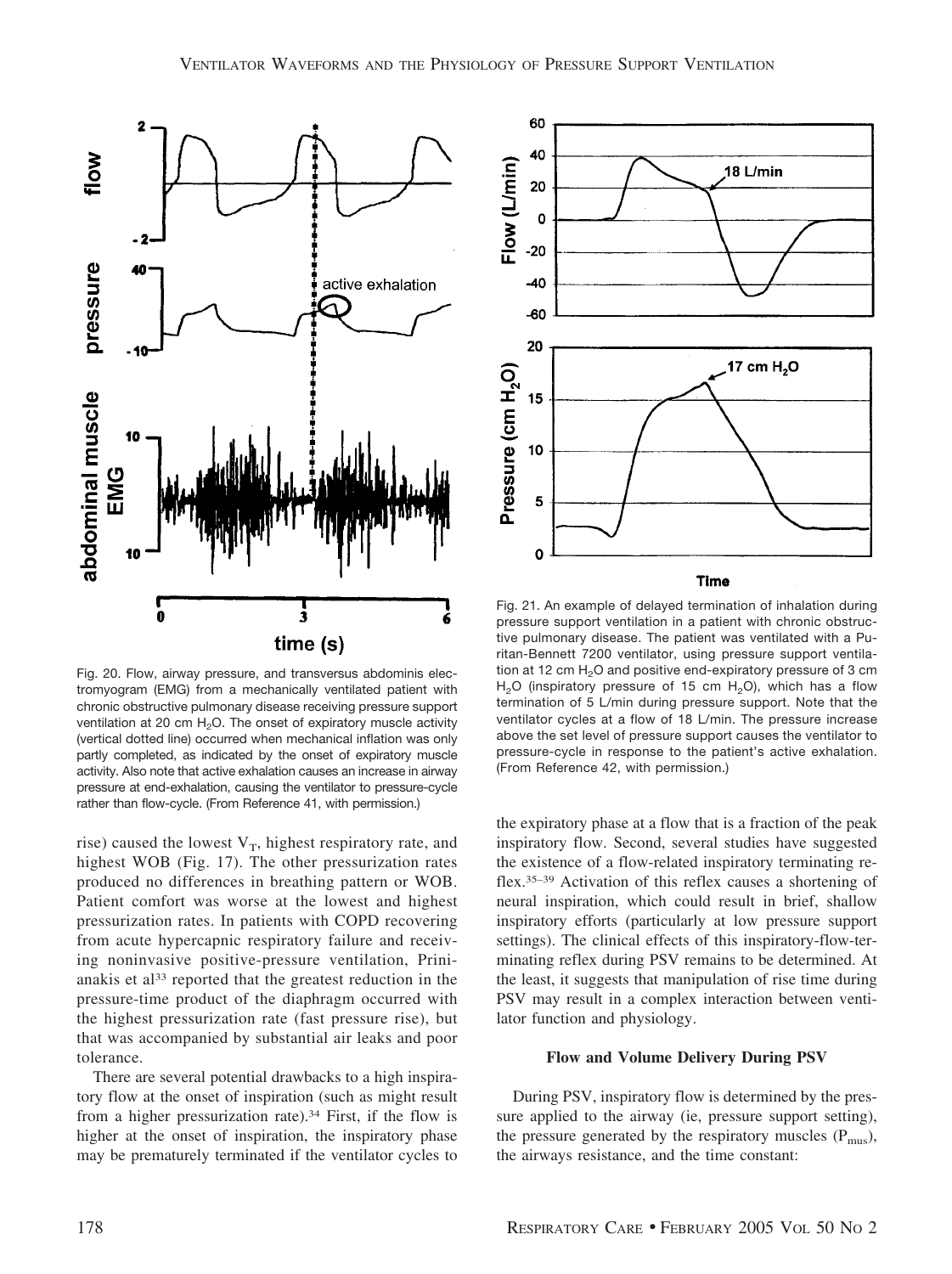

Fig. 22. Examples of flow-termination criteria of 10%, 25%, and 50%, using a Puritan-Bennett 840 ventilator with pressure support 15 cm H<sub>2</sub>O and positive end-expiratory pressure of 5 cm H<sub>2</sub>O. Lung model settings were: resistance 5 cm H<sub>2</sub>O/L/s, compliance 0.05 L/cm H<sub>2</sub>O.



Fig. 23. Flow, volume, airway pressure  $(P_{\text{aw}})$ , and esophageal pressure  $(P_{\infty})$  waveforms with flow-termination criteria of 5% and 45%. With flow termination of 5%, inspiratory flow terminated simultaneously with the cessation of inspiratory effort, estimated by  $P_{es}$ . In contrast, premature termination with double-triggering occurred with flow termination of 45%. (From Reference 46, with permission.)

$$
\dot{\mathbf{V}} = (\Delta \mathbf{P}/\mathbf{R}) \times (\mathbf{e}^{-t/\tau})
$$
\n(6)

in which  $\Delta P$  is the sum of pressure support and  $P_{\text{mus}}$ , R is airways resistance, e is the base of the natural logarithm, t is the elapsed time after initiation of the inspiratory phase, and  $\tau$  is the product of airways resistance and respiratory system compliance (the time constant of the respiratory system). This is illustrated in Figure 18.

The area of the flow-time curve is the delivered  $V_T$ :

$$
V_T = \int \dot{V} dt
$$
 (7)

Thus,  $V_T$  during PSV is determined primarily by the pressure support setting, the inspiratory effort of the patient, airways resistance, respiratory-system compliance, and inspiratory time. The delivered  $V_T$  will also be affected by auto-PEEP. An increase in auto-PEEP effectively decreases the driving pressure gradient, and thus the  $V_T$  decreases. Theoretically, the delivered  $V_T$  will be zero if the auto-PEEP equals the pressure support setting. Thus, auto-PEEP will affect breath delivery in 2 ways during PSV. First, it increases the effort required to trigger the ventilator. Second, it decreases the delivered  $V_T$ .

#### **The Cycle From Inhalation to Exhalation**

During PSV, the ventilator is normally flow-cycled. The flow at which the ventilator cycles can be a fixed absolute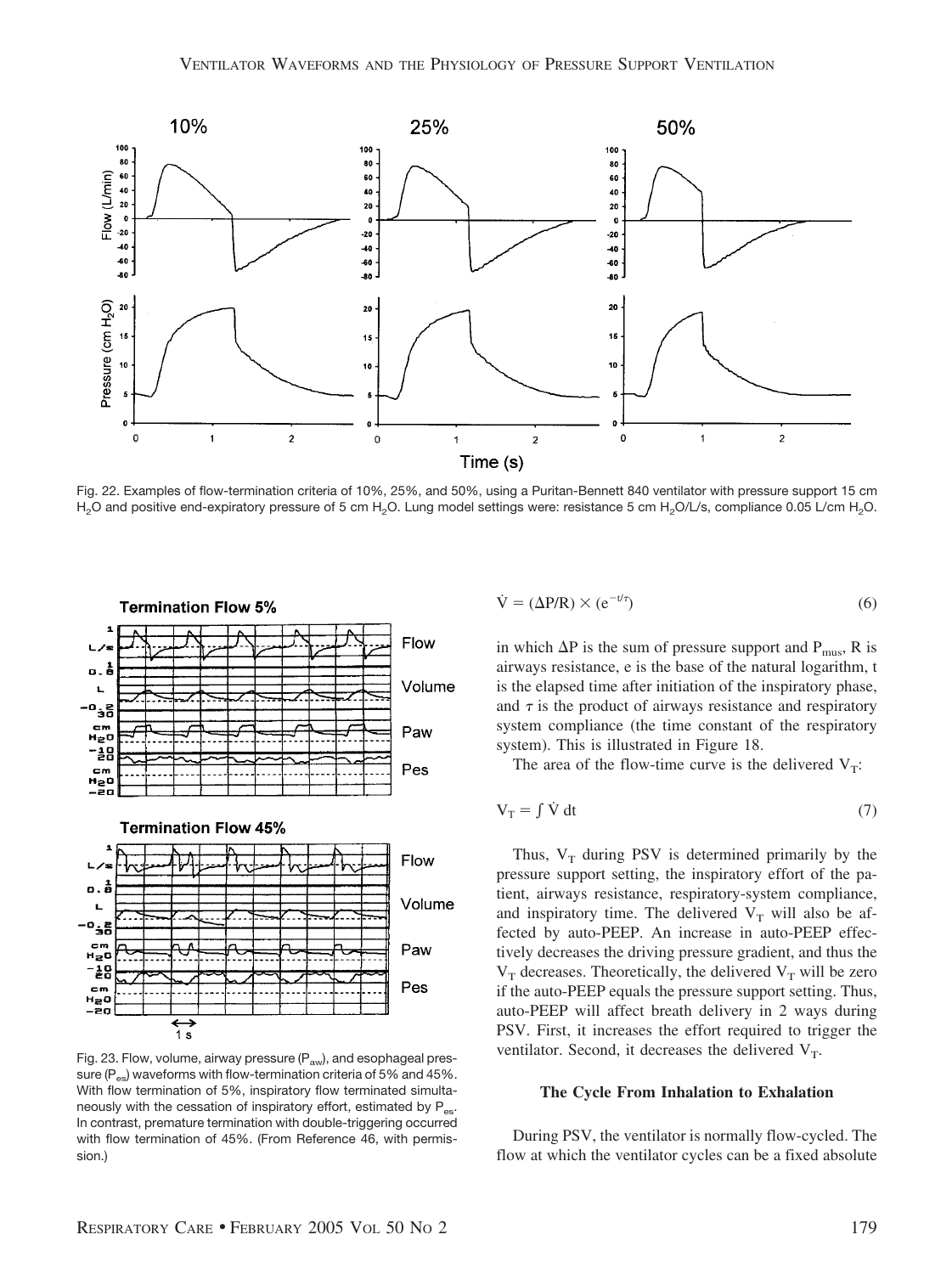

Fig. 24. Examples of flow, airway pressure ( $P_{av}$ ), and esophageal pressure ( $P_{es}$ ) waveforms at various inspiratory rise-time and flow-cycle criteria combinations. RT = rise time. OC = off criteria (the flow that terminates the inspiratory phase). (From Reference 47, with permission.)

Table 2. Effect of Pressure Support Setting, P<sub>mus</sub>, and Time Constant on the Appropriate Flow-Termination Setting During Pressure Support Ventilation\*

| Resistance<br>(cm H <sub>2</sub> O/L/s) | Compliance<br>(L/cm H <sub>2</sub> O) | $\tau(s)$ | 10 cm $H_2O$ $P_{\text{mus-max}}$ |              |              | 30 cm $H_2O$ $P_{\text{mus-max}}$ |              |              |
|-----------------------------------------|---------------------------------------|-----------|-----------------------------------|--------------|--------------|-----------------------------------|--------------|--------------|
|                                         |                                       |           | <b>PS 10</b>                      | <b>PS 20</b> | <b>PS 30</b> | <b>PS 10</b>                      | <b>PS 20</b> | <b>PS 30</b> |
| 20                                      | 0.8                                   | 1.14      | 79                                | 70           | 65           | 85                                | 82           | 79           |
| 20                                      | 0.4                                   | 0.66      | 58                                | 48           | 43           | 70                                | 64           | 58           |
| 20                                      | 0.2                                   | 0.36      | 30                                | 22           | 19           | 44                                | 36           | 30           |
|                                         | 0.8                                   | 0.29      | 21                                | 15           | 12           | 34                                | 26           | 21           |
|                                         | 0.4                                   | 0.17      | 8                                 |              | 4            | 16                                |              | 8            |
|                                         | 0.2                                   | 0.09      | $\overline{\mathbf{c}}$           |              |              |                                   |              |              |

PS = pressure support setting

\*Note that the flow-termination ranges from as low as 1% of peak flow to as high as 85% of peak flow.

 $P_{\text{mus-max}} =$  maximum pressure generated by the respiratory muscles

 $\tau$  = time constant (Data from Reference 24.)

flow, a flow based on the peak inspiratory flow, or a flow based on peak inspiratory flow and elapsed inspiratory time (Table 1). In some cases, the cycle is quite sophisticated. The Respironics Vision ventilator, for example, uses the shape signal to cycle the ventilator (see Fig. 6).

Ideally, the ventilator should cycle to exhalation at the end of the neural inspiratory time. If the breath terminates before the end of neural inhalation, the patient may double-trigger the ventilator. If breath delivery continues into neural exhalation, the patient may actively exhale, causing the ventilator to pressure-cycle rather than flow-cycle. The inspiratory time during PSV is determined by lung mechanics and the flow cycle criteria (Fig. 19).

Several studies have reported dyssynchrony with PSV in subjects who have airflow obstruction (eg, COPD).40–42 With airflow obstruction the inspiratory flow decreases slowly, the flow cycle criteria may not be reached at the end of neural inhalation, and this stimulates active exhalation to pressure-cycle the breath (Figs. 20 and 21). This can be seen on the ventilator waveforms as a rise in pressure at end-exhalation that exceeds the pressure support setting on the ventilator. This problem increases with higher levels of pressure support and with higher levels of airflow obstruction. Mathematical and laboratory analyses by Hotchkiss et al43–45 showed that PSV in the setting of airflow obstruction can be accompanied by marked variations in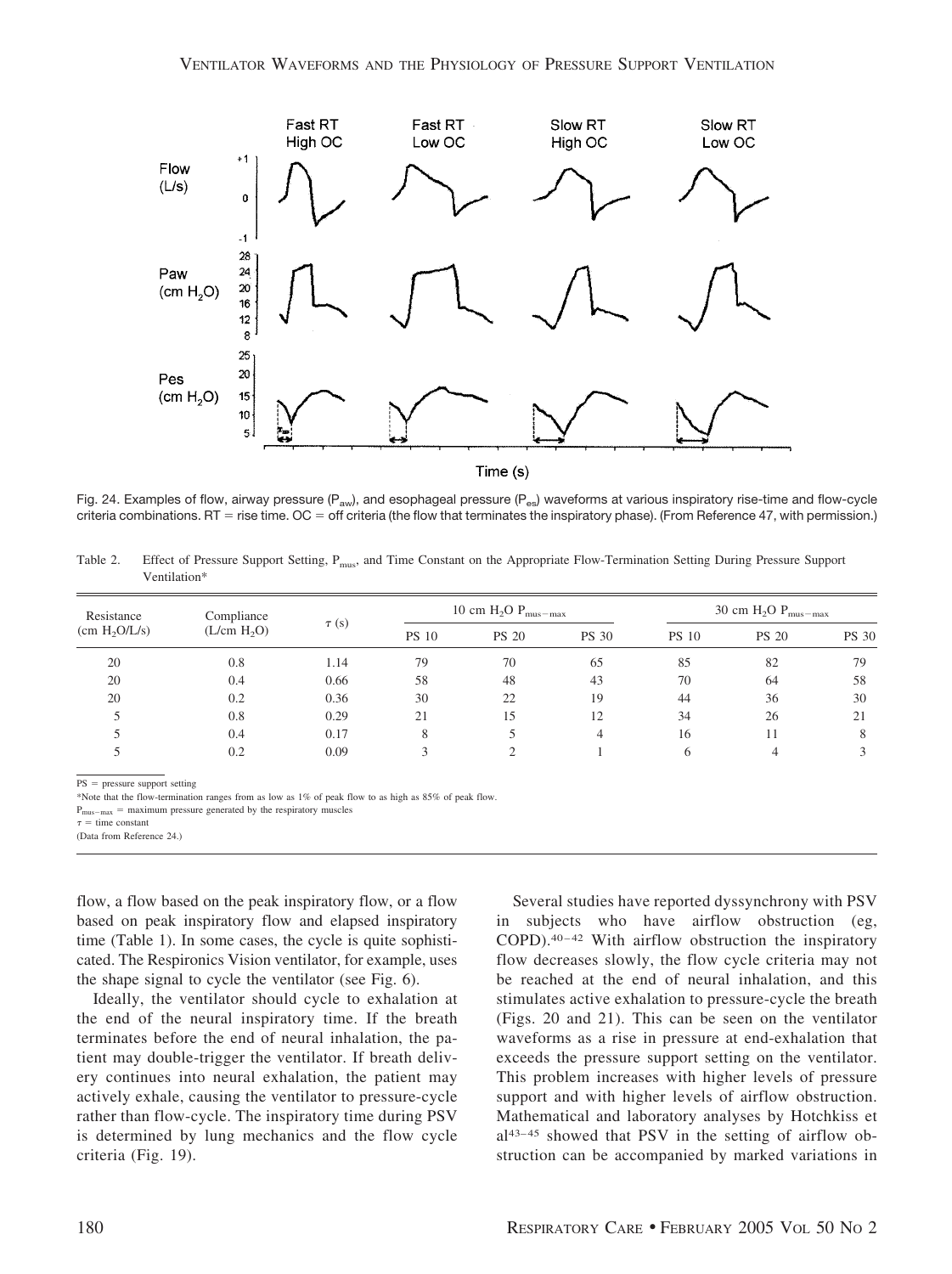

Fig. 25. An example of the waveforms from use of a sigh breath in conjunction with pressure support ventilation. The patient was ventilated with a Dräger Evita 4 ventilator (in PCV+ mode).  ${\mathsf P}_{\text{aw}}=$  airway pressure. (From Reference 51, with permission.)

 $V_T$  and auto-PEEP, even when the subject's effort is unvarying. The mechanism underlying this observed instability is "feed forward" behavior mediated by oscillatory elevations in auto-PEEP. Approaches to correct this problem during PSV include: (1) administer bronchodilators and clear secretions to decrease airways resistance, (2) use a lower level of pressure support, (3) use pressure-controlled ventilation with the inspiratory time set short enough that the patient does not contract the expiratory muscles to terminate inspiration (eg, 0.8– 1.2 s) or the inspiratory time can be adjusted by observing patient comfort and avoiding a period of zero flow at the end of inspiration, (4) adjust the flow at which the ventilator cycles (Fig. 22).

Several studies also examined flow termination during PSV in patients recovering from acute lung injury. Tokioka et al<sup>46</sup> reported that higher levels of flow termination in that patient population resulted in a lower  $V_T$ , higher respiratory rate, and increased WOB. Premature breath termination with double-triggering often occurred with a higher flow-termination setting (Fig. 23). Chiumello et al<sup>47</sup> evaluated rise time and flow termination in patients recovering from acute lung injury, and receiving PSV. They found that the fastest rise time reduced the WOB, and the lowest cycling flow reduced the respiratory rate and increased the  $V_T$  with no change in the WOB (Fig. 24).

Some new-generation ventilators allow adjustment of the flow at which the ventilator cycles during PSV (see Table 1). Modifications of flow-cycle criteria may need to be carefully adjusted during PSV, and waveforms may assist in adjusting flow termination to a level appropriate for the patient. Using a mathematic model,

Yamada and Du24 showed that the ratio of the flow at the end of patient inspiratory effort to peak inspiratory flow is a function of the patient's respiratory mechanics and the pressure support setting (Table 2). They suggested that the flow-termination criteria during PSV should not be fixed and its setting should be automated so that it varies breath-to-breath, as appropriate, to allow the ventilator to cycle in synchrony with the patient's neural inspiration.24,48 Tassaux et al validated the model of Yamada and Du in 28 intubated patients undergoing PSV.49

Another issue with PSV is the presence of leaks (eg, bronchopleural fistula, cuffless airway, mask-leak with noninvasive ventilation). This may be particularly problematic when providing noninvasive ventilation for patients with obstructive lung disease.44,45,50 If the leak exceeds the termination flow at which the ventilator cycles, either active exhalation will occur to terminate inspiration or a prolonged inspiratory time will be applied. With a leak, either pressure-controlled ventilation or a ventilator that allows an adjustable flow-termination should be used.

#### **Pressure Support With a Sigh**

Sighs in conjunction with PSV may counteract the tendency for lung collapse associated with low  $V_T$  and thus improve gas exchange. This was studied by Patroniti et al.51 They applied sighs in conjunction with pressure support in 13 patients and reported that sighs were associated with  $P_{aO_2}$  improvement, an increase in end-expiratory lung volume, an increase in respiratory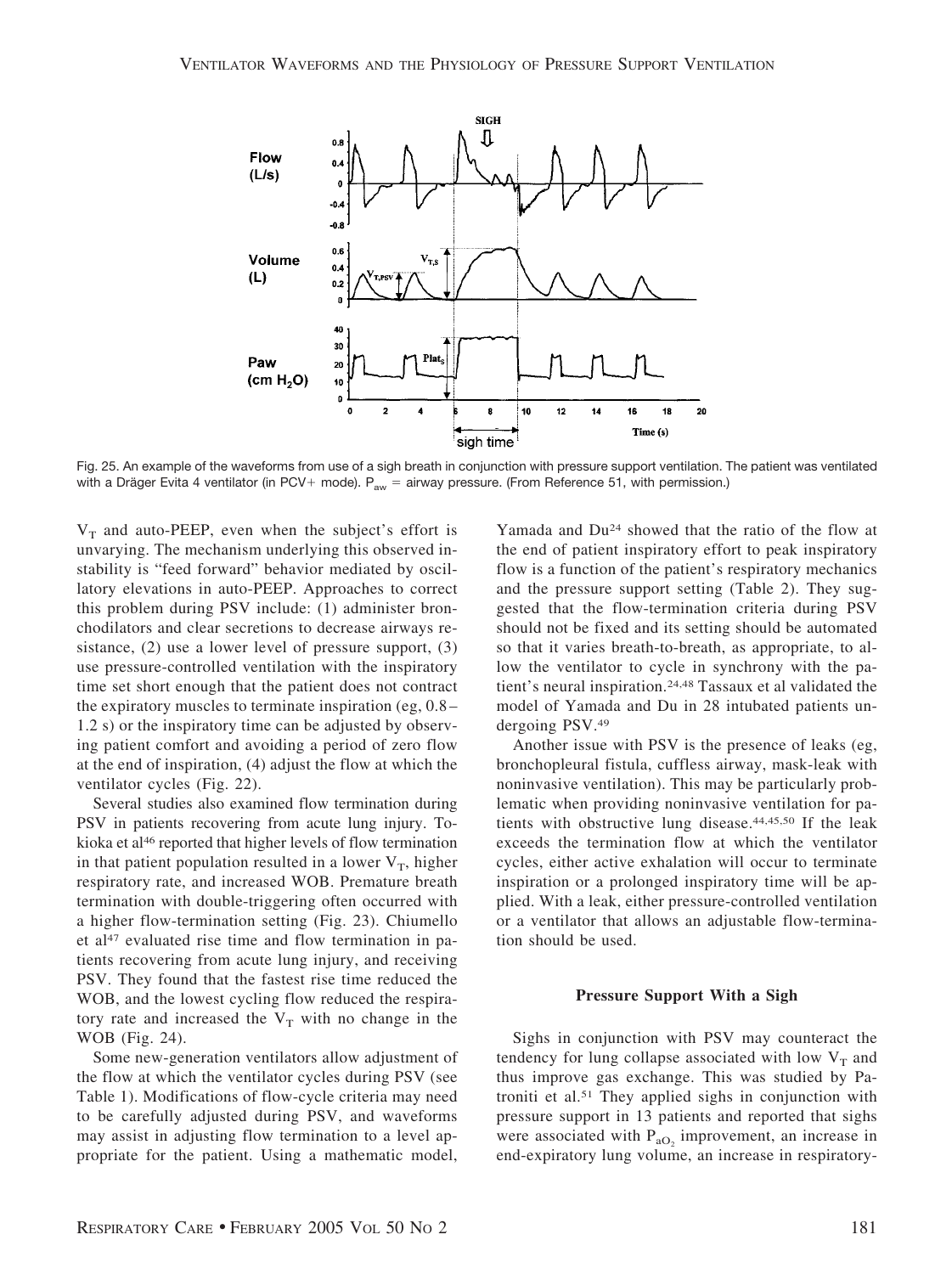system compliance, and a decrease in respiratory drive. Sighs can be used with PSV on the Puritan-Bennett 840 (bi-level mode) and the Dräger Evita 4 ( $PCV+$  mode). The sigh rate is set at 1–4 breaths/min, the pressure during the sigh is set at  $25-30$  cm  $H<sub>2</sub>O$ , and the sigh duration is  $2-4$  s (Fig. 25).

## **Summary**

PSV has been effectively used to ventilate many patients. However, it has become increasingly appreciated that pressure support may not be a simple mode of ventilation. Issues related to triggering, rise time, and cycling during PSV should be appreciated, and ventilator waveforms may assist with the proper setting of those.

## **REFERENCES**

- 1. Esteban A, Anzueto A, Alía I, Gordo F, Apezteguía C, Pálizas F, et al. How is mechanical ventilation employed in the intensive care unit? An international utilization review. Am J Respir Crit Care Med 2000;161(5):1450–1458.
- 2. Esteban A, Anzueto A, Frutos F, Alía I, Brochard L, Stewart TE, et al; Mechanical Ventilation International Study Group. Characteristics and outcomes in adult patients receiving mechanical ventilation: a 28-day international study. JAMA 2002;287(3):345–355.
- 3. Sassoon CSH. Mechanical ventilator design and function: the trigger variable. Respir Care 1992;37(9):1056–1069.
- 4. Sassoon CSH, Gruer SE. Characteristics of the ventilator pressureand flow-trigger variables. Intensive Care Med 1995;21(2):159–168.
- 5. Sassoon CSH, Lodia R, Rheeman CH, Kuei JH, Light RW, Mahutte CK. Inspiratory muscle work of breathing during flow-by, demandflow, and continuous-flow systems in patients with chronic obstructive pulmonary disease. Am Rev Respir Dis 1992;145(5):1219–1222.
- 6. Sassoon CSH, Del Rosario N, Fei R, Rheeman CH, Gruer SE, Mahutte CK. Influence of pressure- and flow-triggered synchronous intermittent mandatory ventilation on inspiratory muscle work. Crit Care Med 1994;22(12):1933–1941.
- 7. Hess D, Branson RD. New modes of ventilation. In: Hill NS, Levy MM. Ventilator management strategies for critical care. New York: Marcel Dekker; 2001.
- 8. Tutuncu AS, Cakar N, Camci E, Esen F, Telci L, Akpir K. Comparison of pressure- and flow-triggered pressure-support ventilation on weaning parameters in patients recovering from acute respiratory failure. Crit Care Med 1997;25(5):756–760.
- 9. Goulet R, Hess D, Kacmarek RM. Pressure vs flow triggering during pressure support ventilation. Chest 1997;111(6):1649–1653.
- 10. Aslanian P, El Atrous S, Isabey D, Valente E, Corsi D, Harf A, et al. Effects of flow triggering on breathing effort during partial ventilatory support. Am J Respir Crit Care Med 1998;157(1):135–143.
- 11. Ranieri VM, Grasso S, Fiore T, Giuliani R. Auto-positive end-expiratory pressure and dynamic hyperinflation. Clin Chest Med 1996; 17(3):379–394.
- 12. MacIntyre NR, Cheng KC, McConnell R. Applied PEEP during pressure support reduces the inspiratory threshold load of intrinsic PEEP. Chest 1997;111(1):188–193.
- 13. Ranieri VM, Mascia L, Petruzzelli V, Bruno F, Brienza A, Giuliani R. Inspiratory effort and measurement of dynamic intrinsic PEEP in COPD patients: effects of ventilator triggering systems. Intensive Care Med 1995;21(11):896–903.
- 14. Giuliani R, Mascia L, Recchia F, Caracciolo A, Fiore T, Ranieri VM. Patient-ventilator interaction during synchronized intermittent mandatory ventilation: effects of flow triggering. Am J Respir Crit Care Med 1995;151(1):1–9.
- 15. Nava S, Ambrosino N, Bruschi C, Confalonieri M, Rampulla C. Physiological effects of flow and pressure triggering during noninvasive mechanical ventilation in patients with chronic obstructive pulmonary disease. Thorax 1997;52(3):249–254.
- 16. Fabry B, Guttman J, Eberhard L, Bauer T, Haberthur C, Wolff G. An analysis of desynchronization between the spontaneously breathing patient and ventilator during inspiratory pressure support. Chest 1995; 107(5):1387–1394.
- 17. Chao DC, Scheinhorn DJ, Stearn-Hassenpflug M. Patient-ventilator trigger asynchrony in prolonged mechanical ventilation. Chest 1997; 112(6):1592–1599.
- 18. Nava S, Bruschi C, Rubini F, Palo A, Iotti G, Braschi A. Respiratory response and inspiratory effort during pressure support ventilation in COPD patients. Intensive Care Med 1995;21(11):871–879.
- 19. Prinianakis G, Kondili E, Georgopoulos D. Effects of the flow waveform method of triggering and cycling on patient-ventilator interaction during pressure support. Intensive Care Med 2003;29(11):1950– 1959.
- 20. Sinderby C, Navalesi P, Beck J, Skrobik Y, Comtois N, Friberg S, et al. Neural control of mechanical ventilation in respiratory failure. Nat Med 1999;5(12):1433–1436.
- 21. Imanaka H, Nishimura M, Takeuchi M, Kimball WR, Yahagi N, Kumon K. Autotriggering caused by cardiogenic oscillation during flow-triggered mechanical ventilation. Crit Care Med 2000;28(2): 402–407.
- 22. Parthasarathy S, Tobin MJ. Effect of ventilator mode on sleep quality in critically ill patients. Am J Respir Crit Care Med 2002;166(11): 1423–1429.
- 23. Milic-Emili J, Zin WA. Relationship between neuromuscular respiratory drive and ventilatory output. In: Fishman AP, section editor. Handbook of physiology. The respiratory system. Bethesda: American Physiological Society; 1986, sec 3, vol III, pt 2, p 631–646.
- 24. Yamada Y, Du HL. Analysis of the mechanisms of expiratory asynchrony in pressure support ventilation: a mathematical approach. J Appl Physiol 2000;88(6):2143–2150.
- 25. MacIntyre N, Nishimura M, Usada Y, Tokioka H, Takezawa J, Shimada Y. The Nagoya conference on system design and patientventilator interactions during pressure support ventilation. Chest 1990; 97(6):1463–1466.
- 26. MacIntyre NR, Ho LI. Effects of initial flow rate and breath termination criteria on pressure support ventilation. Chest 1991;99(1): 134–138.
- 27. Branson RD, Campbell RS, Davis K Jr, Johannigman JA, Johnson DJ, Hurst JM. Altering flowrate during maximum pressure support ventilation (PSV<sub>max</sub>): effects on cardiorespiratory function. Respir Care 1990;35(11):1056–1064.
- 28. Bonmarchand G, Chevron V, Chopin C, Jusserand D, Girault C, Moritz F, et al. Increased initial flow rate reduces inspiratory work of breathing during pressure support ventilation in patients with exacerbation of chronic obstructive pulmonary disease. Intensive Care Med 1996;22(11):1147–1154.
- 29. Bonmarchand G, Chevron V, Menard JF, Girault C, Moritz-Berthelot F, Pasquis P, Leroy J. Effects of pressure ramp slope values on the work of breathing during pressure support ventilation in restrictive patients. Crit Care Med 1999;27(4):715–722. *Erratum in: Crit Care Med 1999;27(7):1404.*
- 30. Mancebo J, Amaro P, Mollo JL, Lorino H, Lemaire F, Brochard L. Comparison of the effects of pressure support ventilation delivered by three different ventilators during weaning from mechanical ventilation. Intensive Care Med 1995;21(11):913–919.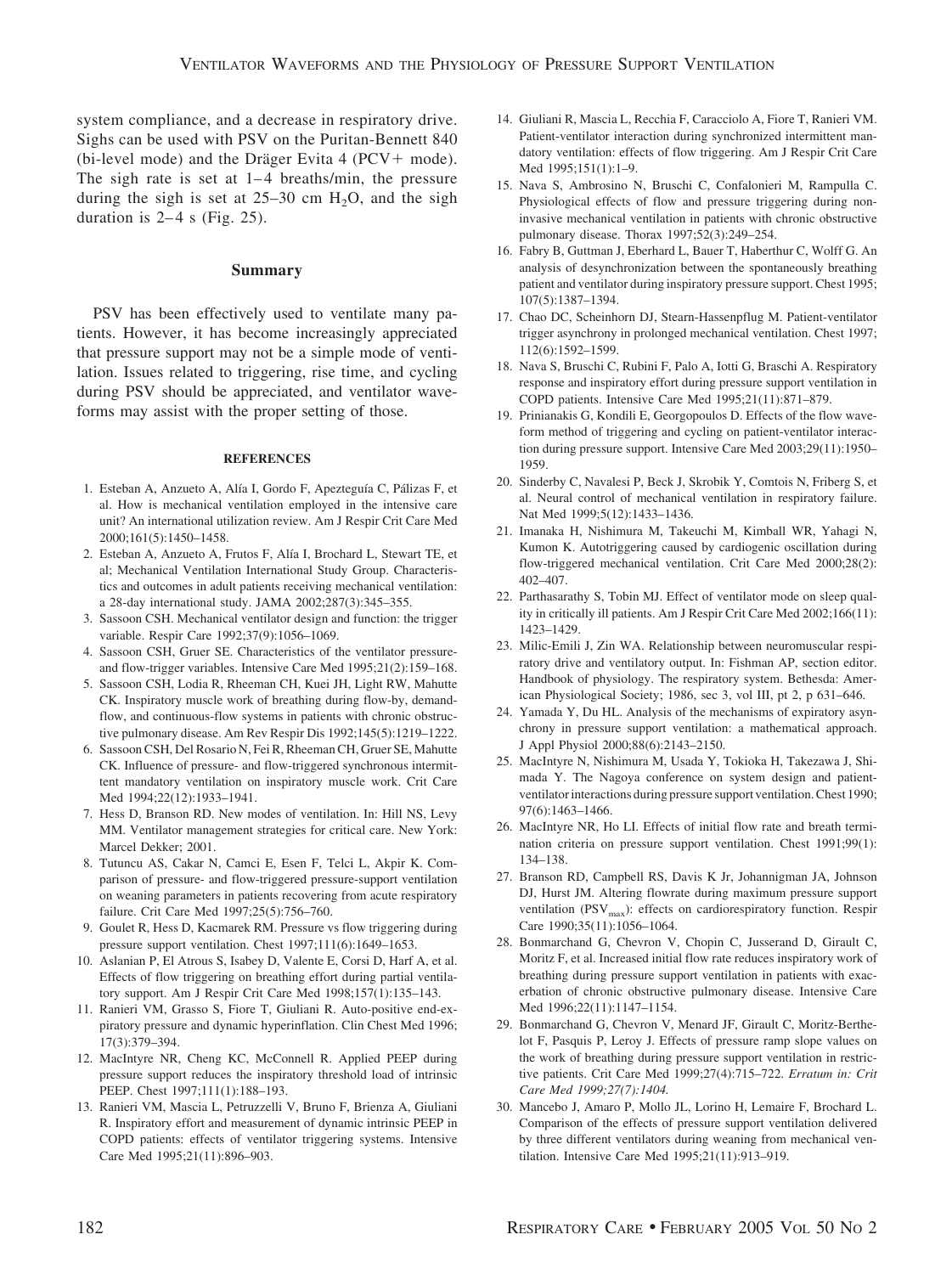- 31. Uchiyama A, Imanaka H, Taenaka N. Relationship between work of breathing provided by a ventilator and patients' inspiratory drive during pressure support ventilation; effects of inspiratory rise time. Anaesth Intensive Care 2001;29(4):349–358.
- 32. Chiumello D, Pelosi P, Croci M, Bigatello LM, Gattinoni L. The effects of pressurization rate on breathing pattern, work of breathing, gas exchange and patient comfort in pressure support ventilation. Eur Respir J 2001;18(1):107–114.
- 33. Prinianakis G, Delmastro M, Carlucci A, Ceriana P, Nava S. Effect of varying the pressurisation rate during noninvasive pressure support ventilation. Eur Respir J 2004;23(2):314–320.
- 34. Jubran A. Inspiratory flow rate: more may not be better (editorial). Crit Care Med 1999;27(4):670–671.
- 35. Puddy A, Younes M. Effect of inspiratory flow rate on respiratory output in normal subjects. Am Rev Respir Dis 1992;146(3):787–789.
- 36. Georgopoulos D, Mitrouska I, Bshouty Z, Webster K, Anthonisen NR, Younes M. Effect of breathing route, temperature and volume of inspired gas, and airway anesthesia on the response of respiratory output to varying inspiratory flow. Am J Respir Crit Care Med 1996;153(1):168–175.
- 37. Corne S, Gillespie D, Roberts D, Younes M. Effect of inspiratory flow rate on respiratory rate in intubated ventilated patients. Am J Respir Crit Care Med 1997;156(1):304–308.
- 38. Manning HL, Molinary EJ, Leiter JC. Effect of inspiratory flow rate on respiratory sensation and pattern of breathing. Am J Respir Crit Care Med 1995;151(3 Pt 1):751–757.
- 39. Fernandez R, Mendez M, Younes M. Effect of ventilator flow rate on respiratory timing in normal subjects. Am J Respir Crit Care Med 1999;159(3):710–719.
- 40. Jubran A, Van de Graff W, Tobin MJ. Variability of patient-ventilator interaction with pressure support ventilation in patients with chronic obstructive pulmonary disease. Am J Respir Crit Care Med 1995;152(1):129–136.
- 41. Parthasarathy S, Jubran A, Tobin MJ. Cycling of inspiratory and expiratory muscle groups with the ventilator in airflow limitation.

## **Discussion**

**Benditt:** Thanks for focusing us back on the patient, which I always think is critical. There's been a lot of effort focused on the ventilator and what it can do, but how it integrates with the patient is the critical thing. It gets back to the BiCore monitor or other methods for looking at the work of breathing. We are still missing the monitor of the patient effort, comfort, and so forth. You could say, why not go to the bedside and just assess it?

**Hess:** Use the "eyeball test."

**Benditt:** Right; we'll adjust the machine by looking at the patient. But is there something we could be measuring to try to get to this really bottom line, especially in the weaning process?

**Hess:** What you're asking for may not be easily attainable with present technology.

**Benditt:** Maybe what we need is an EMG [electromyogram] of the abdominal muscles or something?

**Nilsestuen:** There have been a number of articles about using the EMG as the ideal signal to evaluate patientventilator synchrony.1–4 The EMG is the variable most aligned with true neural effort, and is not hindered by the delay times associated with other kinds of transducers. So the EMG is the ultimate signal, and the question is whether we can develop techniques to measure the EMG in a less invasive way that is stable and comfortable for the patient. If such a technique was available, that would definitely be the way to do it.

Am J Respir Crit Care Med 1998;158(5 Pt 1):1471–1478. *Erratum in: Am J Respir Crit Care Med 1999;159(3):1023.*

- 42. Branson RD, Campbell RS. Pressure support ventilation, patientventilator synchrony, and ventilator algorithms (editorial). Respir Care 1998;43(12):1045–1047.
- 43. Hotchkiss JR, Adams AB, Stone MK, Dries DJ, Marini JJ, Crooke PS. Oscillations and noise: inherent instability of pressure support ventilation? Am J Respir Crit Care Med 2002;165(1):47–53.
- 44. Hotchkiss JR Jr, Adams AB, Dries DJ, Marini JJ, Crooke PS. Dynamic behavior during noninvasive ventilation: chaotic support? Am J Respir Crit Care Med 2001;163(2):374–378.
- 45. Adams AB, Bliss PL, Hotchkiss J. Effects of respiratory impedance on the performance of bi-level pressure ventilators. Respir Care 2000; 45(4):390–400.
- 46. Tokioka H, Tanaka T, Ishizu T, Fukushima T, Iwaki T, Nakamura Y, Kosogabe Y. The effect of breath termination criterion on breathing patterns and the work of breathing during pressure support ventilation. Anesth Analg 2001;92(1):161–165.
- 47. Chiumello D, Pelosi P, Taccone P, Slutsky A, Gattinoni L. Effect of different inspiratory rise time and cycling off criteria during pressure support ventilation in patients recovering from acute lung injury. Crit Care Med 2003;31(11):2604–2610.
- 48. Du HL, Amato MB, Yamada Y. Automation of expiratory trigger sensitivity in pressure support ventilation. Respir Care Clin N Am 2001; 7(3):503–517.
- 49. Tassaux D, Michotte JB, Gainnier M, Gratadour P, Fonseca S, Jolliet P. Expiratory trigger setting in pressure support ventilation: from mathematical model to bedside. Crit Care Med 2004;32(9):1844–1850.
- 50. Calderini E, Confalonieri M, Puccio PG, Francavilla N, Stella L, Gregoretti C. Patient-ventilator asynchrony during noninvasive ventilation: the role of expiratory trigger. Intensive Care Med 1999; 25(7):662–667.
- 51. Patroniti N, Foti G, Cortinovis B, Maggioni E, Bigatello LM, Cereda M, Pesenti A. Sigh improves gas exchange and lung volume in patients with acute respiratory distress syndrome undergoing pressure support ventilation. Anesthesiology 2002;96(4):788–794.

#### **REFERENCES**

- 1. Parthasarathy S, Jubran A, Tobin MJ. Cycling of inspiratory and expiratory muscle groups with the ventilator in airflow limitation. Am J Respir Crit Care Med 1998; 158(5 Pt 1):1471–1478. Erratum in: Am J Respir Crit Care Med 1999;159(3):1023.
- 2. Abe T, Kusuhara N, Yoshimura N, Tomita T, Easton PA. Differential respiratory activity of 4 abdominal muscles in humans. J Appl Physiol 1996;80(4):1379–1389.
- 3. Martin JG, De Troyer A. The behaviour of the abdominal muscles during inspiratory mechanical loading. Respir Physiol 1982; 50(1):63–73.
- 4. Javaheri S, Vinegar A, Smith J, Donovan E. Use of a modified Swan-Ganz pacing catheter for measuring Pdi and diaphragmatic EMG. Pflugers Arch 1987408(6): 642–645.

**Hess:** Sinderby et al<sup>1</sup> used a gastric tube with sensors at the diaphragm and used diaphragmatic EMG to trigger the ventilator. Maybe we could use something like that and a surface elec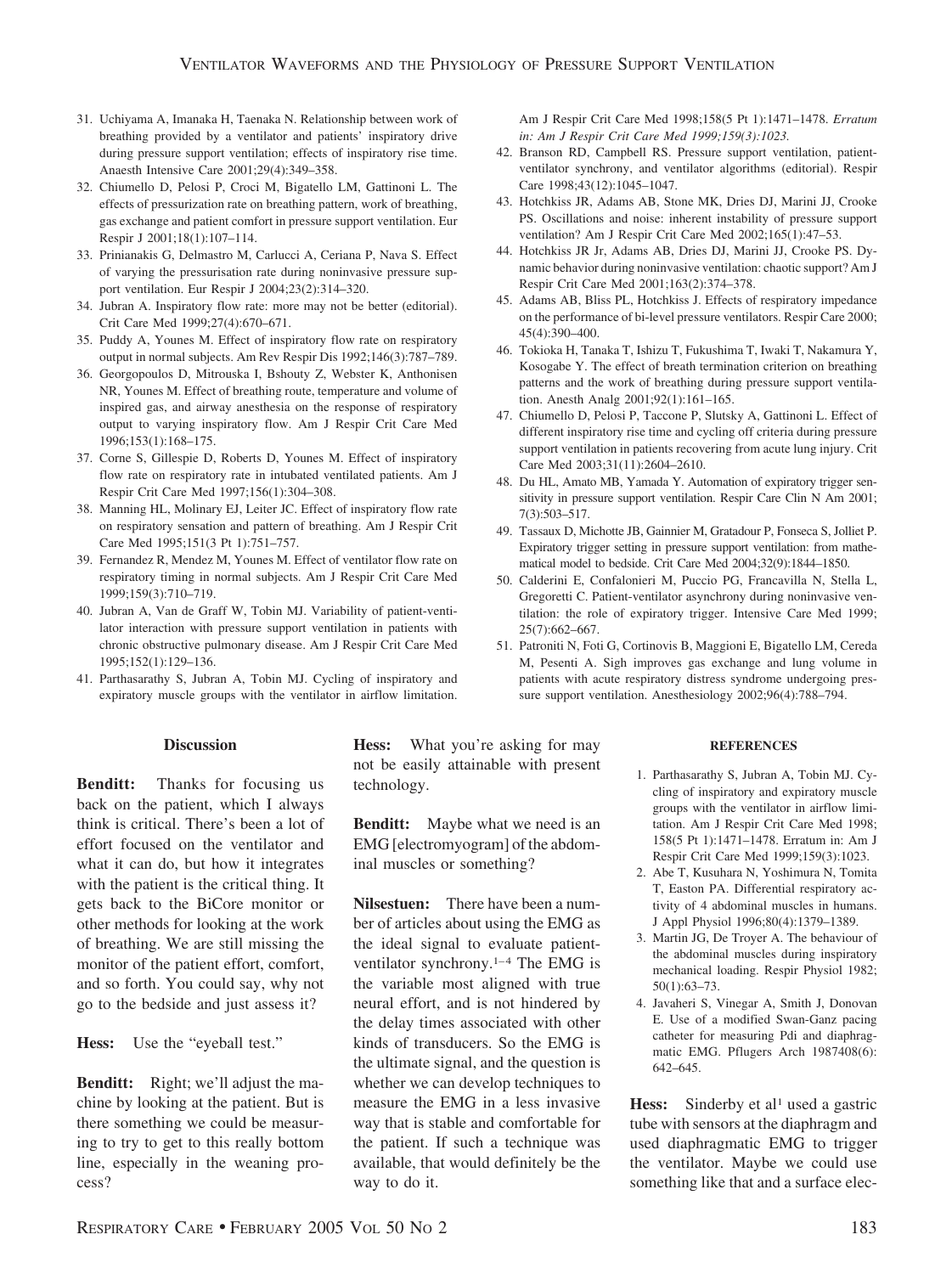trode on the abdomen. You could use that setup to both trigger and cycle the breath, though the cycling part has not been looked at, as far as I know.

#### **REFERENCE**

1. Sinderby C, Navalesi P, Beck J, Skrobik Y, Comtois B, Friberg S, et al. Neural control of mechanical ventilation in respiratory failure. Nat Med 1999;5(12):1433–1436.

**MacIntyre:** Yours is one of the best descriptions I've seen of the cycling problem with pressure support. We recognized this problem several years ago, thanks to the work of Martin Tobin's group.<sup>1</sup> In our institution we don't use pressure support that much anymore, for just that reason. We're really concerned that cycling is an issue; it is difficult to set it right, and these tools you've described are not readily available. We've switched to what we call pressure-assist—a mode that has been around for 20 years. It's the pressure control mode on most ventilators—and if you set the rate to very low or zero, patients can still trigger those breaths. These breaths begin just like a pressure support breath: you set a pressure target; they're patient-triggered; they have all the rise time characteristics you described. The only difference between it and the pressure support breath is that you, the clinician, have control over the inspiratory time. You have to set it.

#### **REFERENCE**

1. Tobin MJ, Jubran A, Laghi F. Patient-ventilator interaction. Am J Respir Crit Care Med 2001;163(5):1059-1063.

Hess: But you've got to set it right!

**MacIntyre:** Yes, you've got to set it right. But let me return to what Josh Benditt said, and point out that we've gotten fairly comfortable looking at the way a patient breathes, and looking for those little pressure spikes in the waveform that say that the pressure breath is going too long, or the little sucking that occurs at the end that says a breath is too short. I would submit to you that maybe we've got something simple right now to use, if we're smart enough to recognize and watch the patient's inspiratory and expiratory efforts, that we might be able to set the inspiratory time and use pressure-assist to achieve all the goals and solve the cycle synchrony issue. I'm a little nervous saying that, since I'm sitting next to the guru of patient-ventilator synchrony [Jon Nilsestuen], but I thought I'd stick my neck out and throw that out as a possible option to address the cycling issue.

**Hess:** Like you, we also use pressure control as an alternative to pressure support in some patients with cycle dyssynchrony. My problem with that is that as clinicians we have to get the inspiratory time setting just right, or we have all the same problems that we have with pressure support. I think that what you say can be done, but as clinicians we have to be able to adjust the inspiratory time to go shorter or longer as necessary. Another way we could do that is to use a ventilator that allows adjusting the flow cycle-off criteria, and adjust that up or down during pressure support as the mechanics change. But what you said we do in practice, so I agree with you, but I still am a little nervous about it at times.

**MacIntrye:** I think adjusting the flow cycling is even more problematic, because if the patient changes his efforts, that can change a lot. The cycle-off time with the flow cycle would change even more than the inspiratory time.

**Hess:** Point well made. One of the problems you get into is that if you adjust the rise time, that will adjust the flow at the beginning of ventilation, and then for the same fraction of cycle-off criteria it'll adjust the cycle-off flow.

**MacIntyre:** But the inspiratory time stays the same. The setting will stay the same if you're using pressure assist.

**Hess:** Point taken.

**Sanborn:** In 1999 Magdy Younes's group1 looked at proportional-assist ventilation. The pressure support part was fascinating. They studied the frequency of breath triggering under 2 conditions: low support pressure and high support pressure. At the lower support pressures there were no pressure (or corresponding flow) perturbations during exhalation. But as the support pressure was raised, both peak inspiratory flow and inspiratory time increased. Then there were pressure and flow perturbations during exhalation. On the assumption that those perturbations reflected failed inspiratory trigger efforts, they plotted the interval between the inspiratory trigger and the following perturbation against the corresponding pressure signals from an esophageal balloon. As I recollect, the correlation was excellent. The study demonstrated that over-support can cause patient-ventilator dyssynchrony. The point was that a lot of clinicians don't pay enough attention to the pressure support level, and they necessarily increase inspiratory time, which disrupts the normal cycle frequency of the patient's respiratory control center, causing the diaphragm to contract during exhalation. And in the end you get patient-ventilator dyssynchrony. But if you reduce the pressure support level, maybe that's coming back to what you're doing—you better promote patient-ventilator harmony.

#### **REFERENCE**

1. Giannouli E, Webster K, Roberts D, Younes M. Response of ventilator-dependent patients to different levels of pressure support and proportional assist. Am J Respir Crit Care Med 1999;159(6):1716–1725.

**Benditt:** I think this is also a big problem in noninvasive ventilation, which we use a lot. Ventilator-patient synchrony is so crucial to the patient's comfort and acceptance of noninvasive ventilation at home. The Quan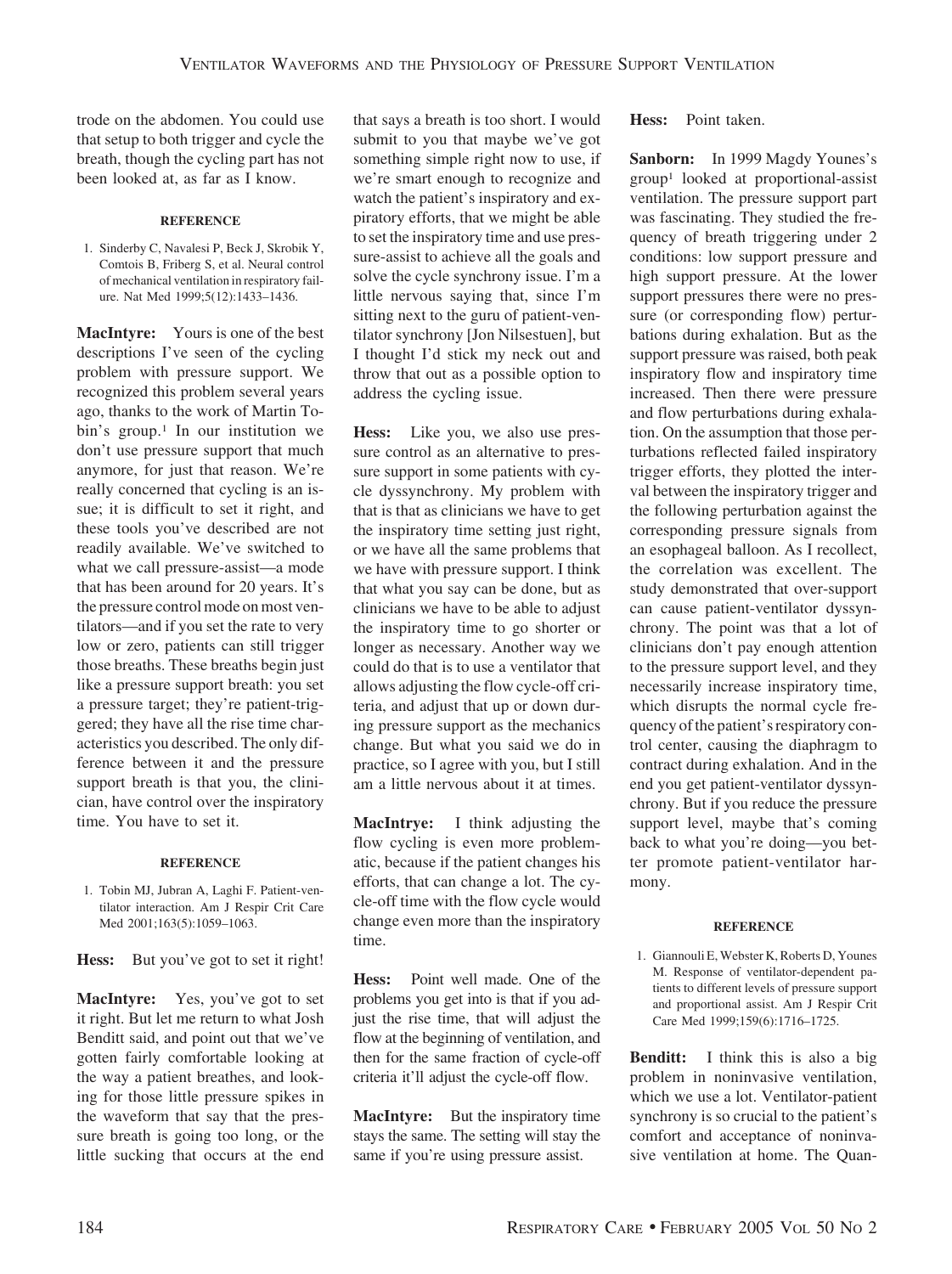tum noninvasive machine was ahead of its time; 10 years ago it had the rise time setting, which made a tremendous difference in patient acceptance. The BiPAP machine did not have adjustable rise time, and for a lot of our neuromuscular patients it was very difficult to tolerate.

**Hess:** But the Respironics BiPAP Vision now has the rise time adjustment.

**Benditt:** Yes. Now almost all of them have adjustable rise time, and it has much improved patient acceptance of these machines at home.

**Hess:** I agree. Getting back to Neil's point, some of the newer BiPAP machines also allow you to set the maximum inspiratory time, which also improves patient-ventilator synchrony, particularly in the case of leaks.

**Pierson:**\* The term "rise time" has troubled me ever since the first time I saw it. It should be "rise per time" because when we say a faster rise time, we mean faster rate of rise. When we say slower rise time, we mean a more gradual rate of rise. But people are usually using the term in a way that's technically opposite of its intended meaning. More time means slower rise, and faster rise means less time. I don't think the words are used the way they really should be used.

**Hess:** I take your point, although the way that the terms are sometimes used—the way I think about it—is that rise time is the amount of time that is required to reach the pressure.

**Pierson:** The term ought to be modified.

**Hess:** It really has to do with slope; and in fact the way that I modeled it mathematically, it really is slope.

**Pierson:** It's like trigger sensitivity, which we've always been drawn to. The more sensitive, the less effort it should take, but that's not the way we use it.

**Hess:** It becomes very confusing because there's no consistency among manufacturers, and making it a bigger number on some machines means it takes *more* time to reach the pressure, and on others it means it takes less. Warren, you were going to add something to that?

**Sanborn:** In defense of good language, we wrestled with this mightily and came up with "flow acceleration"—that's what it really is—and everybody hated it. They just crucified it, so we went back to rise time.

**Hess:** That's what it is, and I tried to make the point that the value of that is how it affects the flow, not by how it affects the pressure. But clinicians think about it as the pressure rise, or pressure rise per time.

**Nilsestuen:** I suppose it depends a little bit on what kind of valve you're talking about, but in some mechanical ventilators it's related to the rate at which the valve opens. So when I give lectures or teach students, I use the rate of valve opening as a way to describe it, because if it opens quickly then the gas flow increases rapidly; if the valve opens slowly, then gas flow increases gradually. That seems to be fairly clean, at least in terms of the concept.

**Shrake:\*** I just want to echo Josh Benditt's comments that at some point we have to look at the patient, and we've got some great tools. You've been in the field long enough that you've ventilated patients without *any* of these tools. When they teach pilots how to fly by instruments, they tell them, "Always trust the instruments; never trust your senses, because your senses will kill you." How frequently do you see a difference between your clinical assessment and what these tools are telling you, and what do you trust, and why?

**Hess:** I guess I'm going to weasel on this one a little bit and say that we need both. I think that if we have these tools—waveforms and graphics and so forth—and we have an astute clinician at the bedside who can do a *good* patient examination, then I think we have the best of both worlds. In my practice I look a lot at the graphics and the waveforms, but Scott Harris and Luca Bigatello will tell you that I also look at the patient. They've seen me put my stethoscope on the chest.

**Sanborn:** What did you call that device? Stethoscope?

**Hess:** In one of my noninvasive ventilation lectures I talk about this. I show a slide that has nice graphics on a noninvasive ventilator, and I say that when I initiate noninvasive ventilation, I look at the graphics but I also still like the good old-fashioned eyeball test, and there's a picture of my eye.

**Nilsestuen:** Your Figure 17 showed that as they increased the rate at which the valve opened, they reached a point where it was optimal for the patient, and then they went past that, to where it opened so fast that the esophageal pressure or the  $P_{\text{mus}}$  actually got greater again. Do you have any thoughts about that? I think maybe that's a feedback response from the lung, that it might be irritant receptors or something, but I didn't know if anybody has an explanation for why, if you give it too fast all of a sudden the patient goes into this new zone where

<sup>\*</sup> David J. Pierson MD FAARC, Division of Pulmonary and Critical Care Medicine, University of Washington, Seattle, Washington.

<sup>\*</sup> Kevin Shrake MA RRT FAARC, Chief Operating Officer, American Association for Respiratory Care.